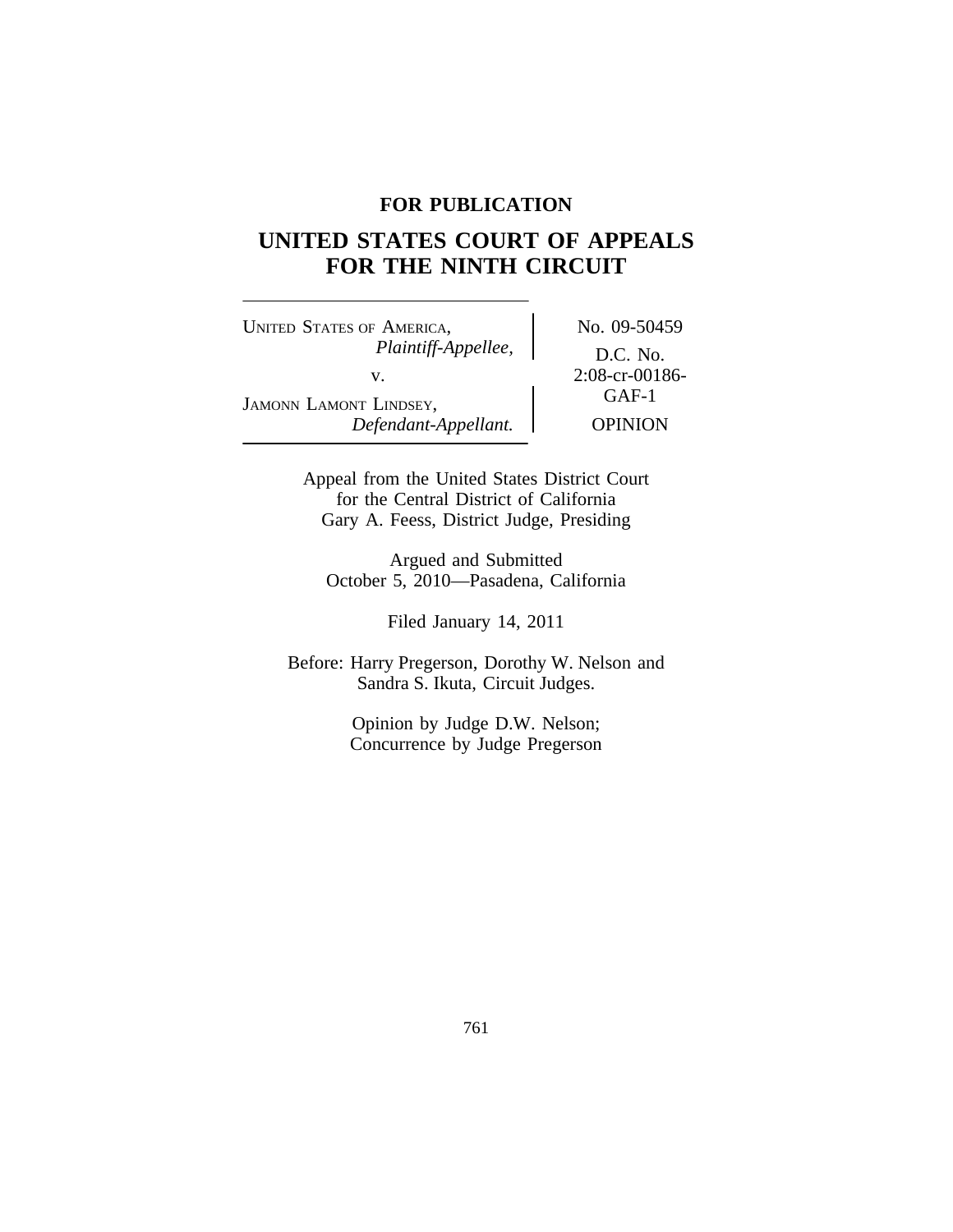# **COUNSEL**

Thomas P. Sleisenger, Los Angeles, California, for the defendant-appellant.

April A. Christine, Assistant United States Attorney, Criminal Appeals Section; Mark R. Yohalem, Assistant United States Attorney, Los Angeles, California, for the plaintiff-appellee.

## **OPINION**

D.W. NELSON, Senior Circuit Judge:

This case concerns the proper remedy for a good faith, erroneous denial of a defendant's peremptory challenge. Due to the district court's error in counting, Appellant Jamonn Lamont Lindsey ("Lindsey") received just nine out of the ten peremptory challenges afforded him by the Federal Rules of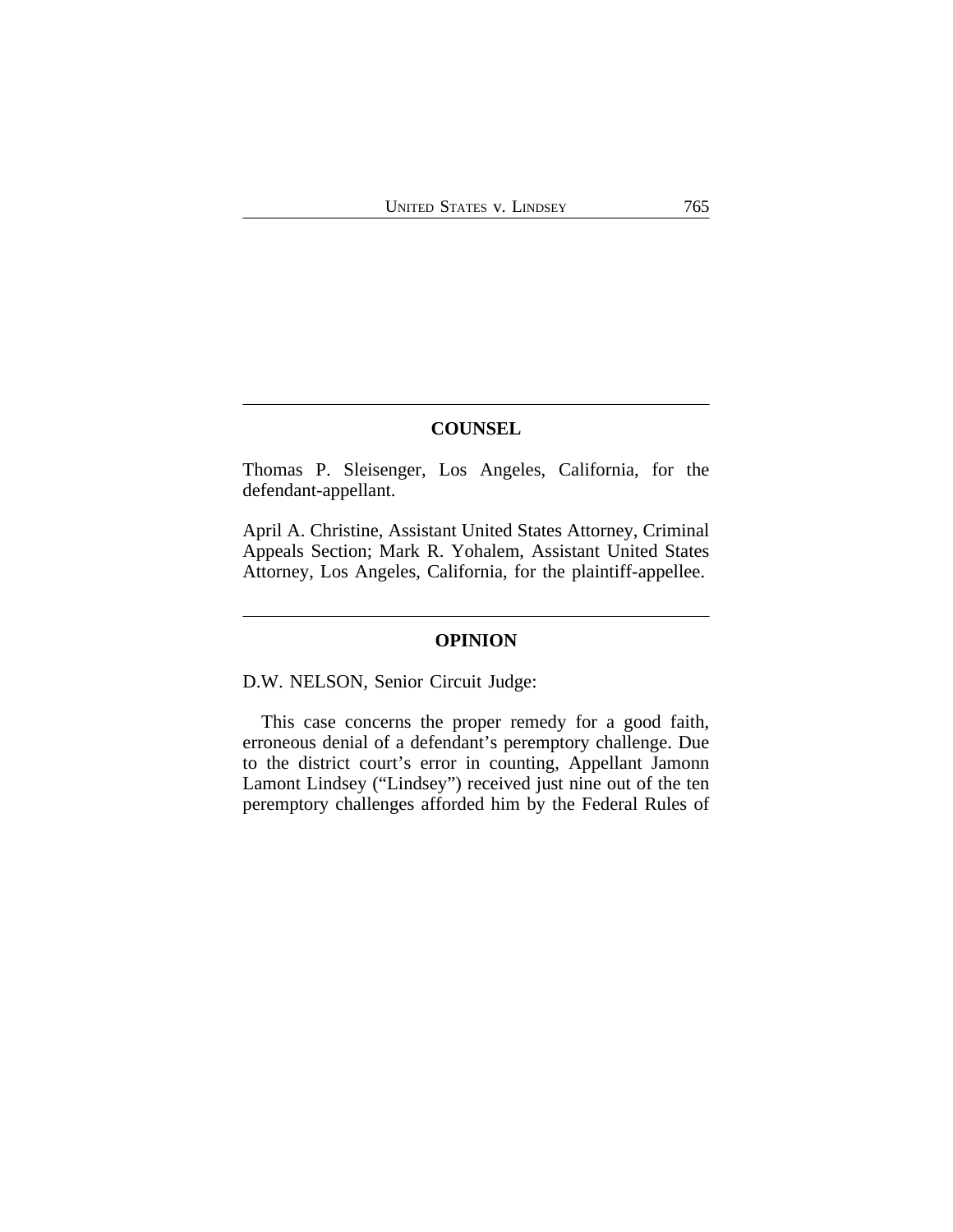Criminal Procedure. Our circuit precedent provides for automatic reversal under these circumstances. *United States v. Annigoni*, 96 F.3d 1132, 1134 (9th Cir. 1996) (en banc). We conclude, however, that *Annigoni* was effectively overruled by the Supreme Court in *Rivera v. Illinois*, 129 S. Ct. 1446 (2009). Accordingly, we reject *Annigoni*'s automatic reversal rule and review the denial of Lindsey's peremptory challenge under a more deferential standard of review. Finding no reversible error, we affirm Lindsey's conviction.

# I. FACTUAL AND PROCEDURAL BACKGROUND

Lindsey appeals his conviction and sentence for conspiracy, armed bank robbery, and brandishing a firearm during a crime of violence. On May 23, 2008, a grand jury returned a second superseding indictment against Lindsey, charging one count of conspiracy, 18 U.S.C. § 371; one count of armed bank robbery, 18 U.S.C. § 2113(a), (d); one count of brandishing a firearm during a crime of violence, 18 U.S.C. § 924(c)(1)(A)(ii); and one count of forfeiture, 21 U.S.C. § 853, 18 U.S.C. § 981(a)(1)(C), and 28 U.S.C. § 2461(c). The indictment charged that Lindsey and two accomplices took approximately \$132,464 during their robbery of Banco Popular, located in Wilmington, California. A three-day jury trial was held beginning on February 24, 2009.

At trial, the facts established that Lindsey and two coconspirators, Jeffrey Gibson and a man known only as "Lil Ball," discussed the robbery in a park the day before the robbery occurred. The three men, masked and armed, entered Banco Popular the next day. Lindsey forced a bank employee, Jorge Padilla, to take him to the vault at gunpoint. At the vault, Lindsey took a large amount of cash, stuffed it in a bag, and fled with his accomplices. The three men left the bank in a stolen gray Toyota and drove to a nearby alley. They then abandoned that vehicle and entered a white SUV, driven by a fourth person. They drove to an apartment to split the proceeds from the robbery. Lindsey bought a Lexus with his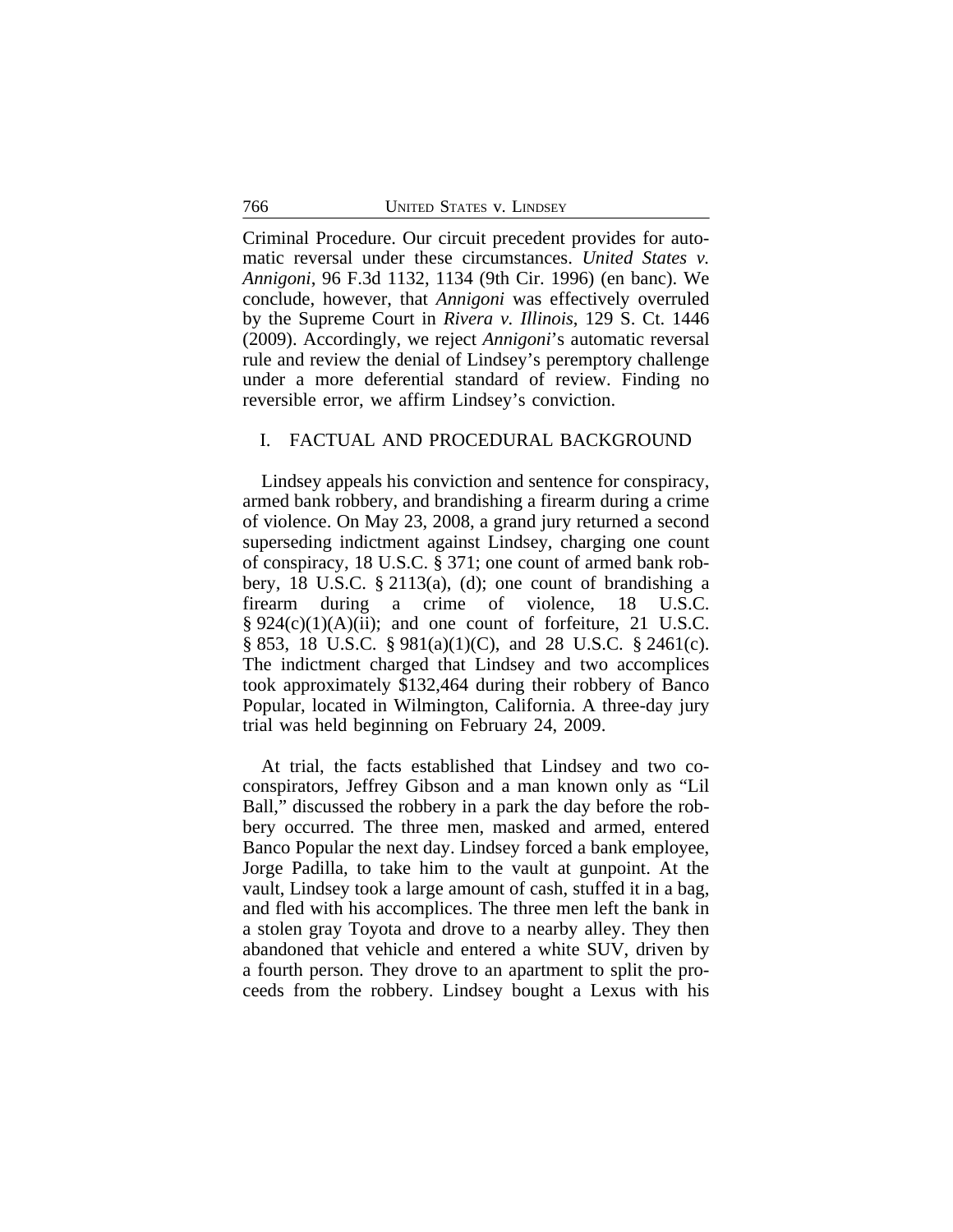share of the money. The car was later found at his sister's home.

Lindsey's accomplice, Jeffrey Gibson, testified in detail about Lindsey's involvement in the bank robbery. Additionally, a DNA profile from a nylon cap found in the abandoned getaway vehicle matched Lindsey's DNA profile.

The jury returned a verdict of guilty on counts one through three.

Lindsey subsequently filed a motion for new trial, which was denied on May 4, 2009. On September 14, 2009, Lindsey was sentenced to a term of 204 months. This appeal followed.

# II. PEREMPTORY CHALLENGE

Due to the district court's error, Lindsey received one fewer peremptory challenge than he was due under Rule 24 of the Federal Rules of Criminal Procedure.**<sup>1</sup>** When the time came for the parties to exercise peremptory challenges, the district court engaged them in the following colloquy:

COURT: Okay, we were talking about the mechanics of jury selection. I think I've described we've got 12 in the box, six out front. Peremptory is exercised against those in the box. The low-numbered juror out front, whoever is left, goes in to replace the person who has been excused.

When we get to the point where we've only got 11 in the box, then we call seven more names. First name called goes in the box, next six go out front.

**<sup>1</sup>**Rule 24 provides that, in a non-capital felony case such as this one, "[t]he government has 6 peremptory challenges and the defendant or defendants jointly have 10 peremptory challenges." FED. R. CRIM. P.  $24(b)(2)$ .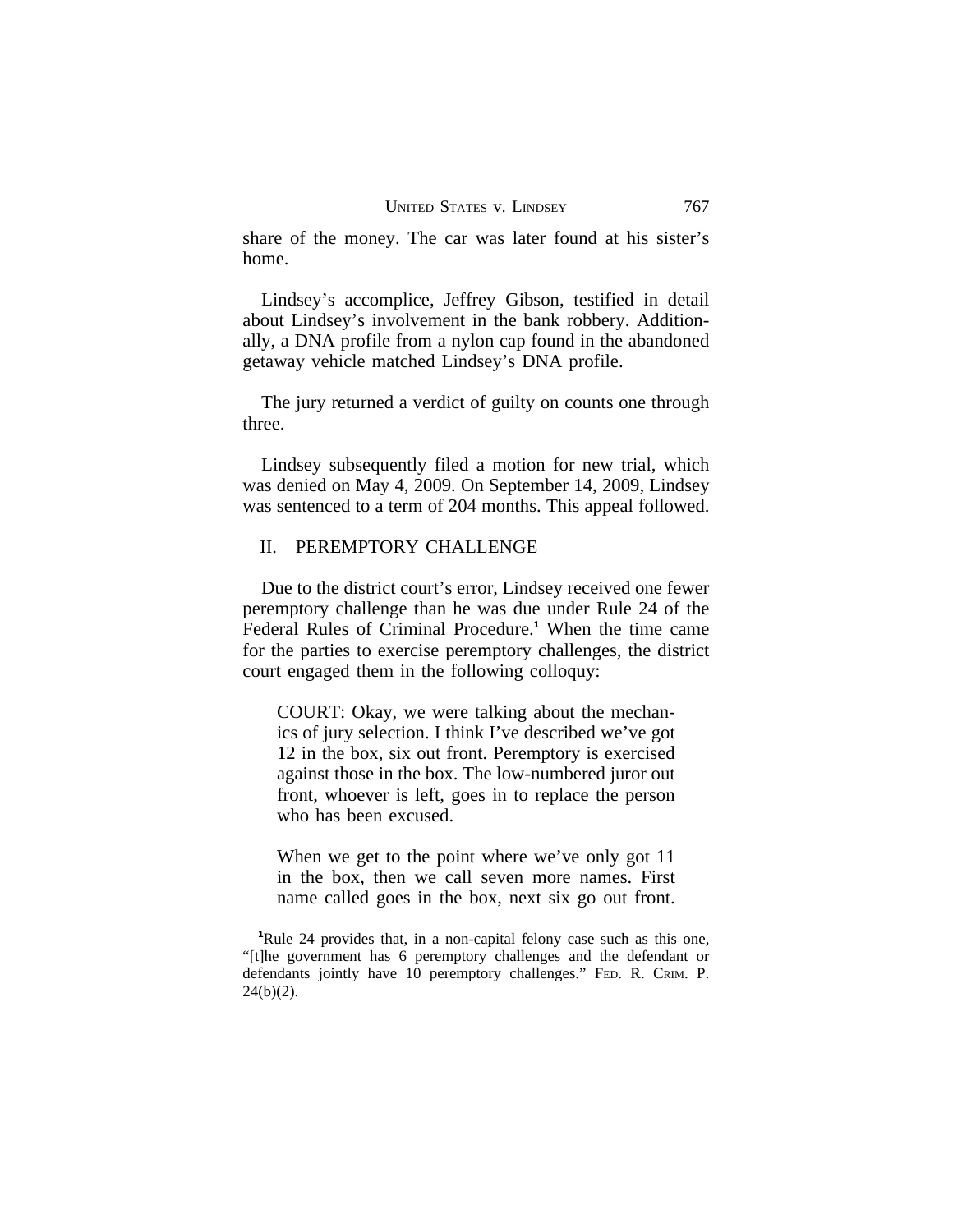If a party passes—obviously if you both pass, we're done; we have a jury. If one passes and then the other side continues to exercise peremptories, the question becomes what happens with respect to pass. And as I started to say, there are two ways of handling it. I confer with counsel as to which way they prefer; if you want to preserve the peremptory then future peremptories are only used against newly seated jurors. In other words, so if you want to hoard peremptories, you can hoard them, but you are stuck with whoever was in the jury box then you exercised your pass.

If—the other way and the way I prefer and the way all counsel have wanted it in prior trials—is you lose —the [pass] is a use or lose. So if you pass, you don't have that peremptory any more. Counsel has lost a peremptory, but you can use any other peremptory that [is] left against anyone in the box.

Just before jury selection, defense counsel chose the "use or lose" option. He stated that the other option had been "a little more confusing" to him.

The parties proceeded to exercise their peremptory challenges when voir dire and challenges for cause had been completed. After Lindsey was allowed nine peremptory challenges, the government was given an opportunity to exercise its last peremptory challenge. The government passed, and the district judge stated, "All right. And the defense has no further peremptories." He then instructed the clerk to swear in the jury panel. Defense counsel did not object.

Lindsey argues that this error requires automatic reversal. He contends that the denial of a peremptory challenge falls within the limited class of errors for which there can be no harmless-error review, citing *United States v. Annigoni*, 96 F.3d 1132 (1996) (en banc).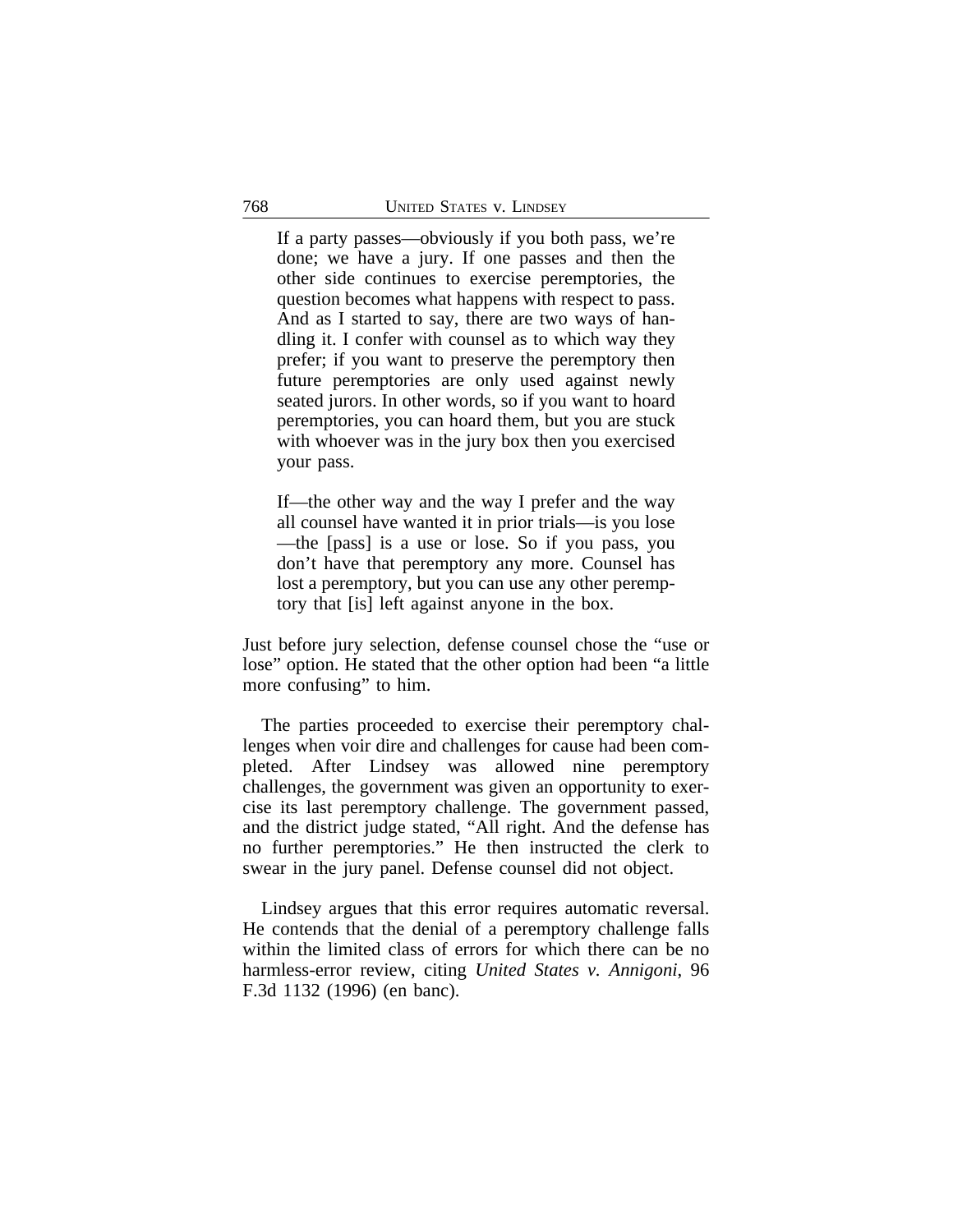UNITED STATES V. LINDSEY 769

**[1]** In *Annigoni*, the district court had improperly denied defendant his use of a peremptory challenge to strike a juror. *Id.* at 1136. The defense counsel there attempted to exercise a peremptory challenge against an Asian juror. The district court denied the challenge because it believed the challenge was racially motivated and therefore ran afoul of *Batson v. Kentucky*, 476 U.S. 79 (1986). Because the district court based its decision only on "the bare fact of a male juror of Asian heritage," it erred in denying the defendant's peremptory challenge. *Annigoni*, 96 F.3d at 1136 (internal quotations omitted). On en banc review, the issue before us was whether a harmless-error analysis was the appropriate standard of review for the erroneous deprivation of a defendant's right of peremptory challenge. *Id.*

We began our analysis by noting that, although peremptory challenges are not guaranteed by the Constitution, "the right of peremptory challenge is nonetheless an important statutory right that courts have considered vital to an impartial jury trial." *Id.* at 1137. Given this importance, we noted, the Supreme Court "has long maintained that '[t]he denial or impairment of the right is reversible error without a showing of prejudice.' " *Id.* at 1141 (quoting *Swain v. Alabama*, 380 U.S. 202, 219 (1965)). We observed that our court had long followed *Swain*'s remedial principle. *Id.* (citing *United States v. Turner*, 558 F.2d 535, 538 (9th Cir. 1977)). Two recent developments in the law, however, warranted a revisiting of the issue. First, the government argued that "*Batson* and subsequent cases [had] effectively eroded the right of peremptory challenge." *Id.* at 1142. We disagreed, concluding that *Batson* and its progeny merely limited the right of peremptory challenge; they did not evince an intent to abolish it altogether. *Id.* In fact, we noted, "post-*Batson* decisions by the Supreme Court confirm the continuing viability and importance of peremptory challenges as a means of achieving an impartial jury." *Id.* We did not believe that a rule of automatic reversal would punish district courts who were zealous in their enforcement of *Batson*. Finally, we stated that *Batson* had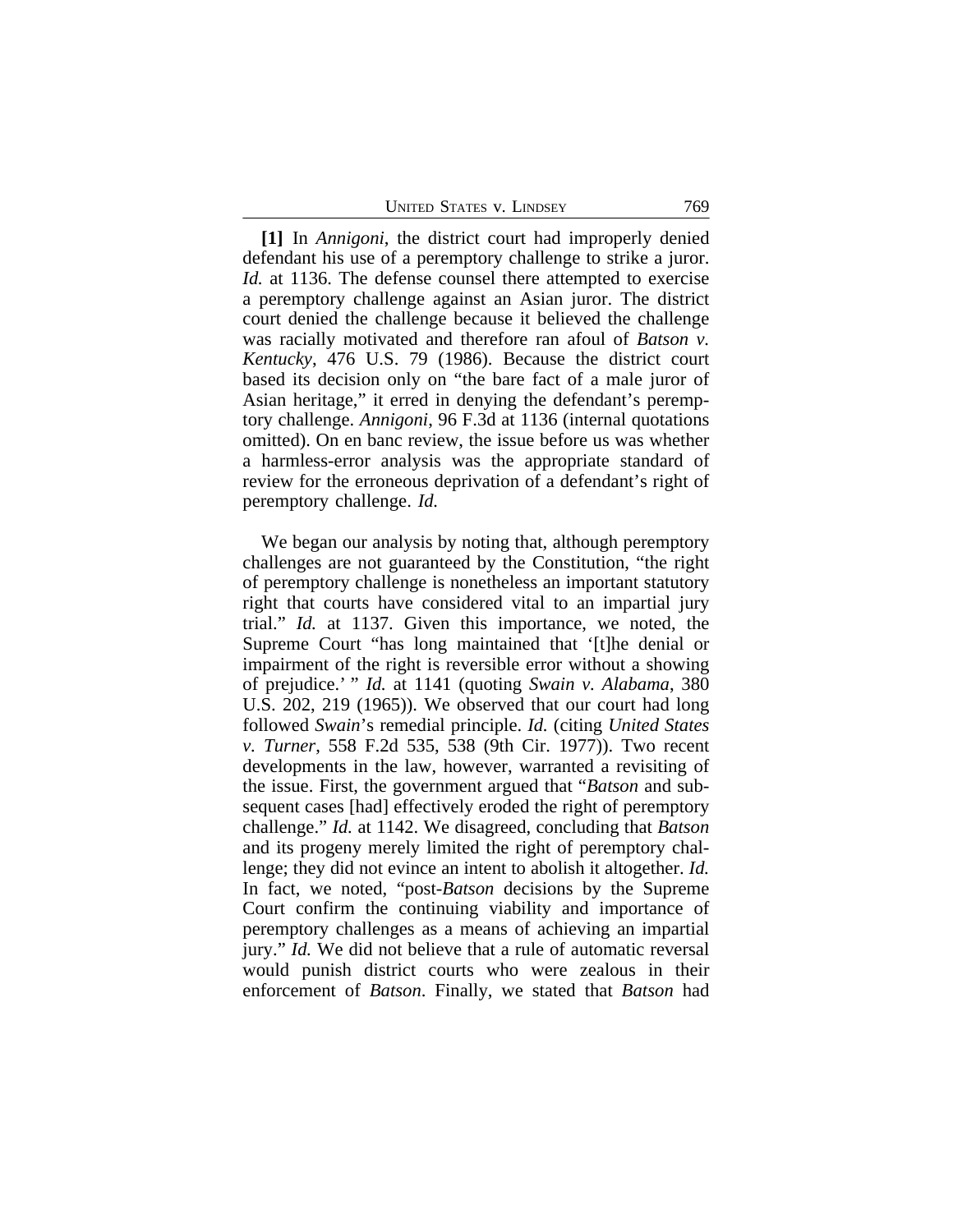"left intact that portion of *Swain*" that provided for automatic reversal when the right of peremptory challenge was denied or impaired. *Id.* at 1143.

The second development in the law was the adoption of harmless-error review for trial errors. We also disagreed that this development compelled us to abandon our automatic reversal rule. We gave a number of reasons that, in our view, made the peremptory challenge error ill-suited for harmless error analysis, including that the error does not occur during the presentation of the case to a jury, that it may not be "quantitatively assessed" in the context of other evidence presented, that peremptory challenges could be made in a highly subjective and arbitrary fashion without a litigant being able to prove any bias or hostility, and that a dearth of information concerning jury room events presented an obstacle to such review. *Id.* at 1144-45.

Finally, we rejected the idea that the denial of the right of peremptory challenge had to be categorized as a classic trial error or structural error. Generally, "[i]n determining whether an error is subject to harmless-error analysis, a reviewing court must determine whether the error is a 'classic trial error,' such as the improper admission of evidence." *Id.* at 1143 (internal quotations omitted) (quoting *Arizona v. Fulminante*, 499 U.S. 279, 309 (1991)). A trial error is properly subject to harmless-error analysis. *Id.* "Structural" errors, by contrast, "affect 'the framework within which the trial proceeds, rather than simply an error in the trial process itself.' " *Id.* at 1143 (quoting *Fulminante*, 499 U.S. at 310). Such errors defy harmless-error analysis and require automatic reversal. We did not believe that the case law established a rigid dichotomy between trial and structural errors, but instead concluded that the errors fall on a spectrum. *Id.* at 1144. We determined that we were not obligated to decide whether the peremptory challenge error rose to the level of structure error in order to apply the automatic reversal rule. *Id.*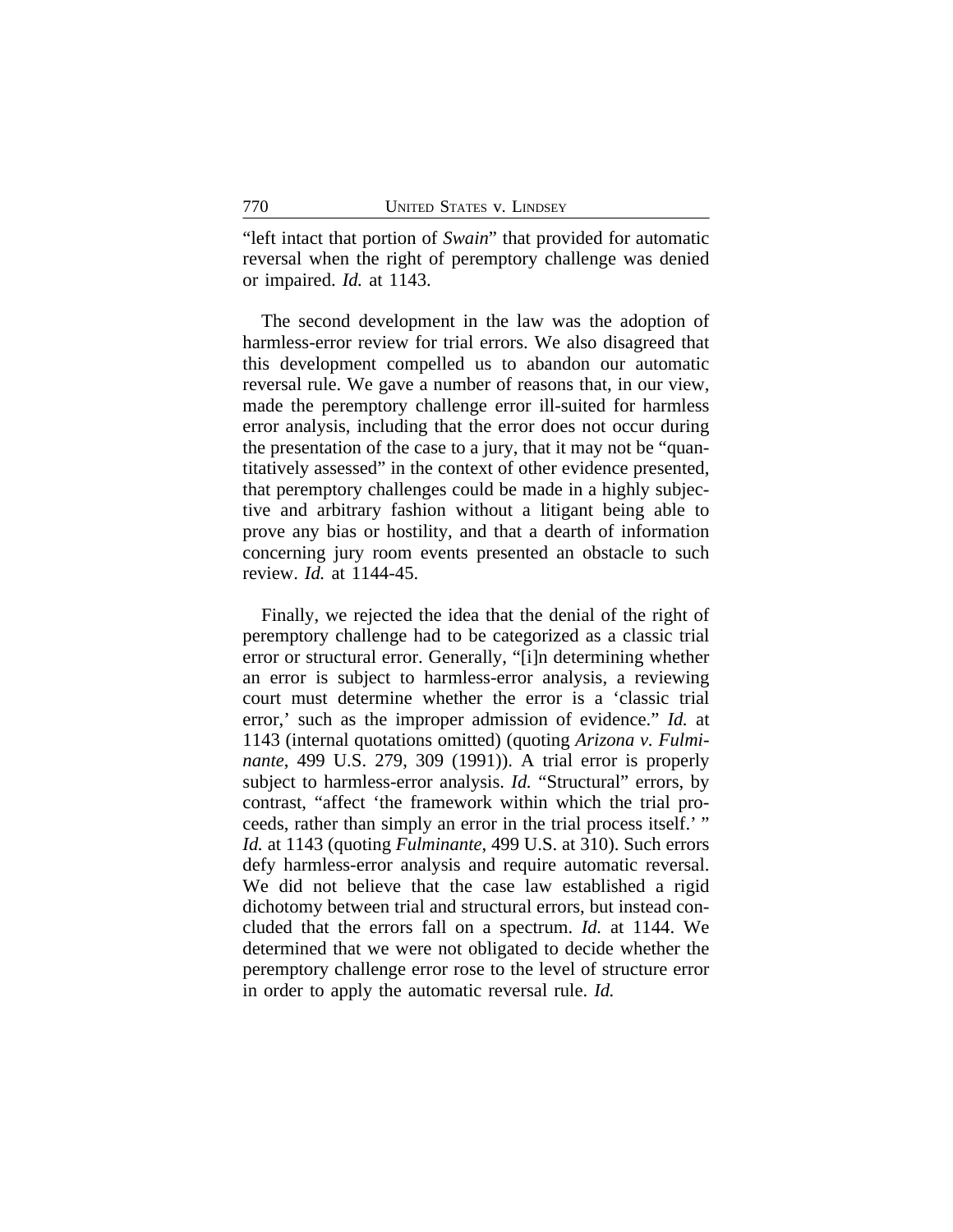UNITED STATES V. LINDSEY 771

As our circuit reaffirmed its adherence to the automatic reversal rule in *Annigoni*, the Supreme Court moved steadily in the opposite direction. In *Ross v. Oklahoma*, 487 U.S. 81 (1988), and *United States v. Martinez-Salazar*, 528 U.S. 304 (2000), the Supreme Court held that a defendant's use of a peremptory challenge to cure the trial court's erroneous denial of a for-cause challenge did not warrant reversal at the state or federal level. Because no individuals on the actual jury were removable for cause, the Supreme Court found no violation of the defendants' right to an impartial jury or to due process. *Ross*, 487 U.S. at 86-91; *Martinez-Salazar*, 528 U.S. at 307, 316-17. *Martinez-Salazar* hastened the Supreme Court's retreat further by explicitly disavowing *Swain*. *See* 528 U.S. at 317 n.4 ("[T]he oft-quoted language in *Swain* was not only unnecessary to the decision in that case . . . but was founded on a series of our early cases decided long before the adoption of harmless-error review.").

Last year, the Supreme Court decided *Rivera v. Illinois*, the central opinion in our inquiry here. In *Rivera*, defense counsel sought to use a peremptory challenge against a prospective juror in state trial court. 129 S. Ct. 1446, 1451 (2009). The trial court denied the peremptory challenge on *Batson* grounds, and the challenged juror was seated. The Illinois high court, finding that the record failed to support a prima facie case of *Batson* discrimination, determined that the trial judge erred in denying the defendant's peremptory challenge. *Id.* at 1452. Nevertheless, that court held that the error did not require automatic reversal. It "saw no indication that Rivera had been tried before a biased jury, or even *one* biased juror." *Id.* (emphasis in original) (internal quotations omitted). Applying a harmless-error standard of review, the court found that the challenged juror's presence on the jury did not harm Rivera because any rational trier of fact would have found Rivera guilty of murder on the evidence presented at trial. *Id.*

The Supreme Court affirmed the Illinois high court's decision. The Supreme Court stated that if "a defendant is tried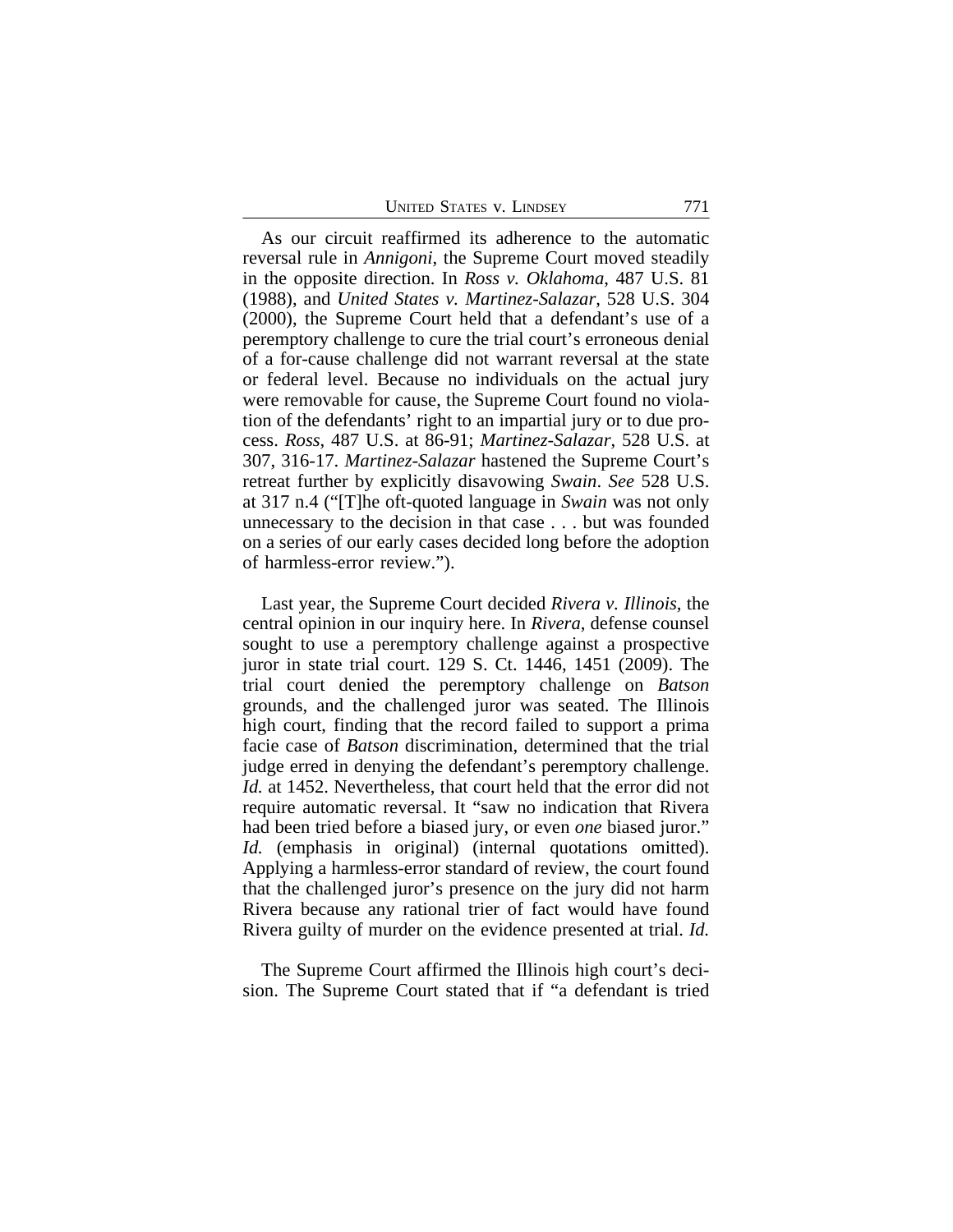before a qualified jury composed of individuals not challengeable for cause, the loss of a peremptory challenge due to a state court's good-faith error is not a matter of federal constitutional concern." *Id.* at 1453. Such an error also does not require reversal as a matter of federal law. *Id.* at 1455. The Supreme Court specifically rejected the appellant's reliance on *Swain*'s language in arguing for reversal under federal law, finding that it had "disavowed [*Swain*'s] statement" advocating automatic reversal in its earlier decision in *Martinez-Salazar*. *Id.* (citing *Martinez-Salazar*, 528 U.S. at 317 n.4).

**[2]** Finally, the Supreme Court explained that its recent decisions clarified that an error is " 'structural,' therefore 'requir[ing] automatic reversal,' only when 'the error necessarily render[s] a criminal trial fundamentally unfair or an unreliable vehicle for determining guilt or innocence.' " *Id.* (quoting *Washington v. Recuenco*, 548 U.S. 212, 218-19 (2006)). It held that the mistaken denial of a state-provided peremptory challenge did not constitute an error of that magnitude under the circumstances of the case. *Id.*

**[3]** Because no constitutional violation occurred, the Supreme Court noted that states "retain[ed] the prerogative to decide whether such errors deprive a tribunal of its lawful authority and thus require automatic reversal." *Id.* at 1456. Thus, a state may decide, as a matter of state law, that a trial court's mistaken denial of a peremptory challenge is reversible error per se. However, they may conclude, as the state court did in *Rivera*, that the improper denial of a peremptory challenge was harmless error under state law. *Id.*

\* \* \*

**[4]** A three-judge panel must decline to follow circuit precedent when it has been, in effect, overturned by the decision of a higher court. In order to be controlling on the panel, a higher court's decision "need not be identical" to our precedent, but must instead "undercut the theory or reasoning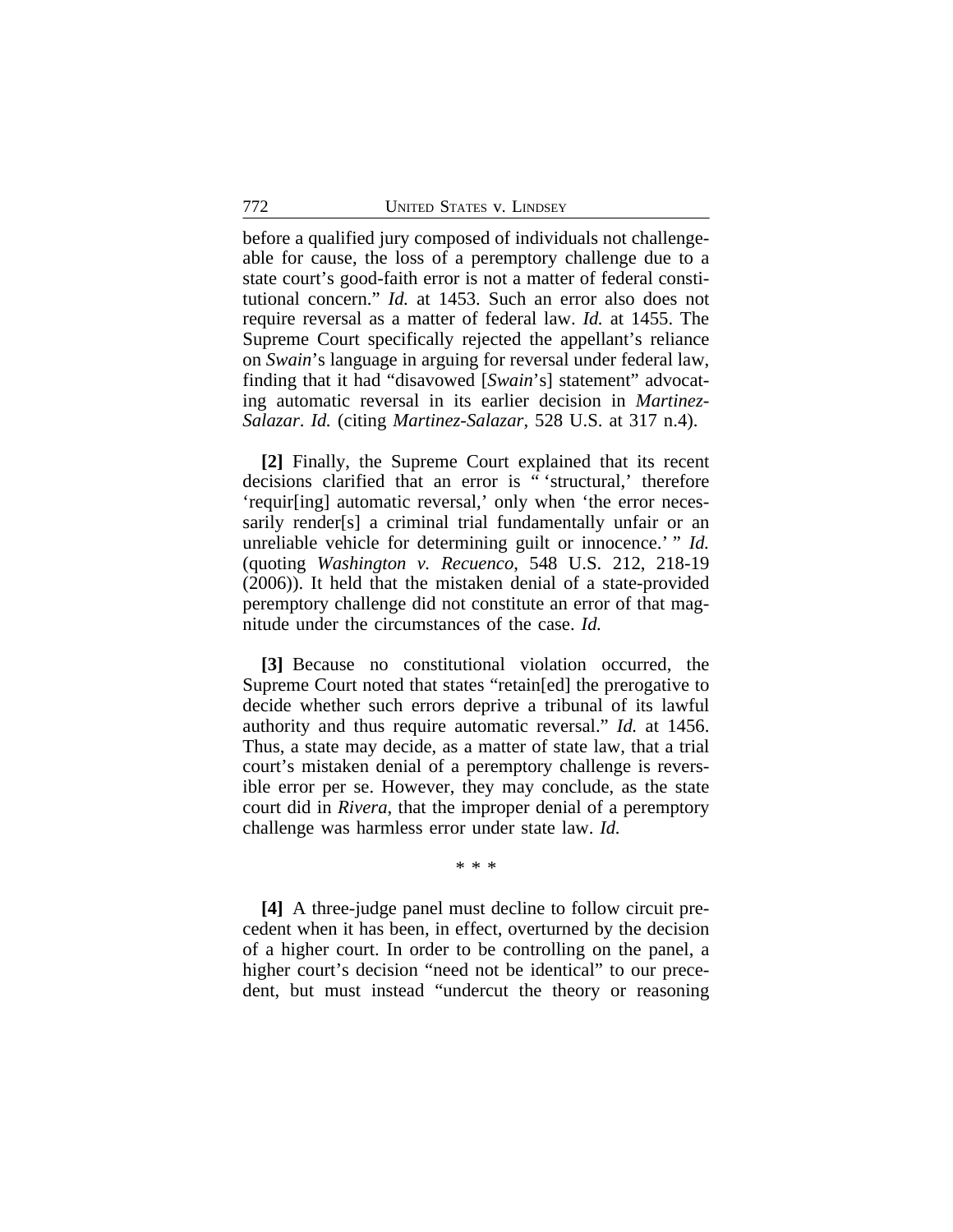underlying the prior circuit precedent in such a way that the cases are clearly irreconcilable." *Miller v. Gammie*, 335 F.3d 889, 900 (9th Cir. 2003) (en banc). In cases of clear irreconcilability, "a three-judge panel of this court . . . should consider [itself] bound by the intervening higher authority and reject the prior opinion of this court as having been effectively overruled." *Id.*

In *Miller v. Gammie*, we examined the effect of an intervening Supreme Court decision on a three-judge panel of this Court. In that case, the Supreme Court had taken an "approach that [was] fundamentally inconsistent with the reasoning of our earlier circuit authority involving immunity for family-service social workers." *Id.* at 892 (citations omitted). Nevertheless, on appeal, a three-judge panel felt itself bound by our prior circuit precedent and chose to follow our own analysis on the absolute immunity question instead of following the Supreme Court's analysis. Sitting en banc, we clarified that, "in circumstances . . . where the reasoning or theory of our prior circuit authority is clearly irreconcilable with the reasoning or theory of intervening higher authority, a threejudge panel should consider itself bound by the later and controlling authority, and should reject the prior circuit opinion as having been effectively overruled." *Id.* at 893. We went on to hold that the Supreme Court's absolute immunity analysis was inconsistent with this circuit's analysis, and it therefore overruled our precedent. *Id.*

After careful consideration, we conclude that we must decline to apply *Annigoni* here and should instead follow the reasoning set forth in *Rivera*. We therefore reject the automatic reversal rule. We come to this conclusion for three reasons.

First, *Annigoni* explicitly relied on *Swain*'s pronouncement that the denial of the right to exercise a peremptory challenge is reversible error without a showing of prejudice. 96 F.3d 1132, 1141 (1996) (quoting *Swain v. Alabama*, 380 U.S. at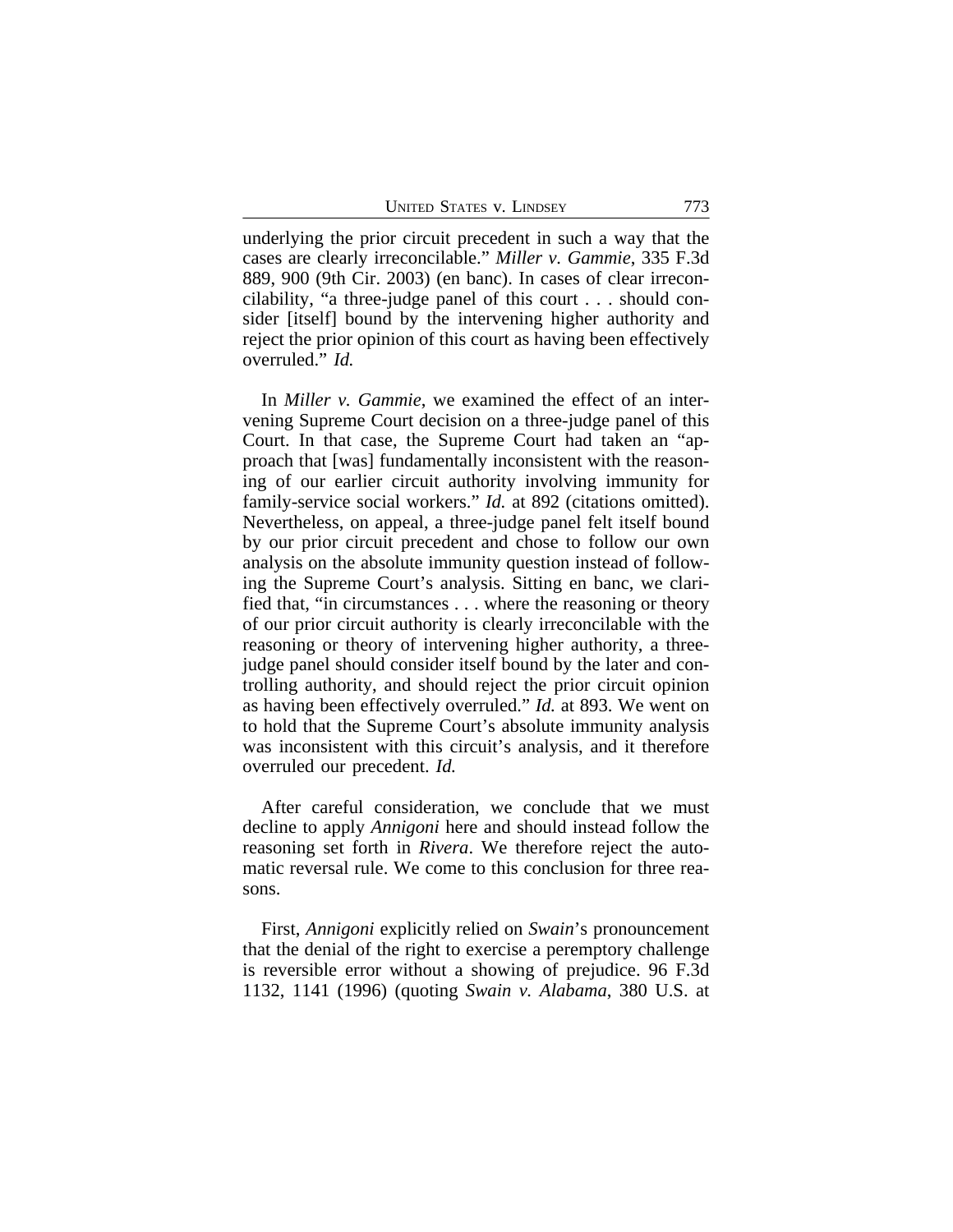219). *Rivera* disavowed that language because it was unnecessary to the decision in *Swain* and was decided long before the Supreme Court's adoption of harmless-error review. *Rivera*, 129 S. Ct. at 1455. We may therefore no longer rely on *Swain*'s pronouncement of an automatic reversal rule.

**[5]** Second, the *Rivera* Court directly undercuts our precedent by determining that the erroneous denial of a peremptory challenge may indeed be subject to harmless-error review. Because the erroneous denial of a peremptory challenge did not offend federal law, the Supreme Court found that states were free to decide that the "improper seating of a competent and unbiased juror . . . could rank as harmless under state law." *Id.* at 1456. This cuts against our conclusion in *Annigoni* that the erroneous denial of a peremptory challenge, by its very nature, was not reviewable under a harmless-error standard.

Third, *Rivera* appears to adhere to the structural error analysis that *Annigoni* declined to undertake with respect to peremptory challenges. *Rivera* specifically states that the mistaken denial of a state-provided peremptory challenge does not, in the circumstances of that case, constitute a structural error. Such a denial therefore did not warrant automatic reversal. *Id.* at 1455.

Lindsey advances three points in favor of following circuit law and applying *Annigoni*'s automatic reversal rule here. First, he contends that Lindsey's case is factually distinguishable from *Rivera* because he was actually deprived of a peremptory challenge rather than limited in how he could use it. Second, he observes that *Rivera* reviewed a state trial court's ruling and did not pass at all on the question of denial of peremptory challenges in federal court. Third, he argues that the *Rivera* Court ultimately determined that states were free to decide the appropriate remedy for the erroneous denial of a peremptory challenge. Just as states retain the discretion to determine the proper remedy for this error, Lindsey argues,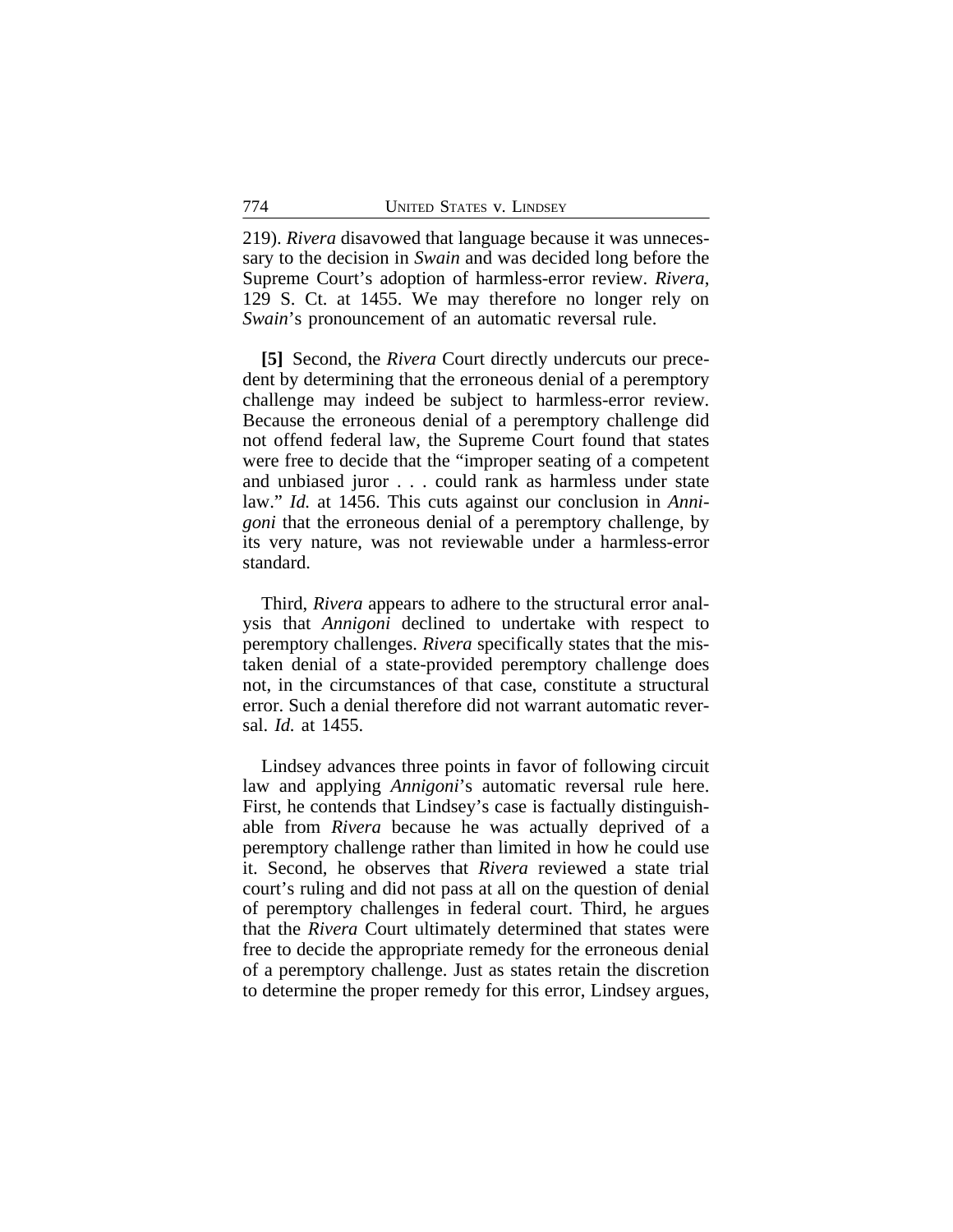so too have we exercised our discretion in deciding that this error is subject to automatic reversal. Lindsey argues that nothing in *Rivera* disturbed our ultimate holding in *Annigoni*.

Ultimately, we do not believe that these three points weigh in favor of following *Annigoni*. There is no basis for Lindsey's claim that *Annigoni* controls but *Rivera* is inapposite because the two cases are factually the same: in both *Rivera* and *Annigoni*, the defendants were denied a peremptory challenge on *Batson* grounds and the challenged juror was subsequently seated on the jury. Further, we cannot see how Lindsey's situation—in which the district court simply miscounted and gave him only nine peremptory challenges somehow mandates a different outcome from the *Rivera* defendant's fate. Although the defendant in *Rivera* was allowed the full number of peremptory challenges, he was not allowed to use one challenge against the person he chose. That determination was an error. Therefore, his right to use his peremptory challenges was impaired in the same way as Lindsey's, because Lindsey similarly did not have an opportunity to use one challenge in a way he saw fit. Finally, in *Rivera*, too, the defendant attempted to argue that his factual posture was somehow different from the Supreme Court's prior decisions in *Ross* and *Martinez-Salazar*. The Supreme Court did not agree that these distinctions counseled a different outcome for the defendant, emphasizing that the paramount concern was whether the defendant had been denied due process or tried before a biased jury. That common thread ran through all the cases, and made the Supreme Court's prior decisions relevant to the *Rivera* defendant's arguments. For these reasons, we believe that *Rivera* is not materially distinguishable from Lindsey's case and should apply here.

As to Lindsey's second argument, the fact that the *Rivera* Court reviewed a state court decision, rather than a federal court decision, does not undercut its reasoning. It held specifically that a good faith, erroneous denial of a peremptory challenge does not require automatic reversal, and that holding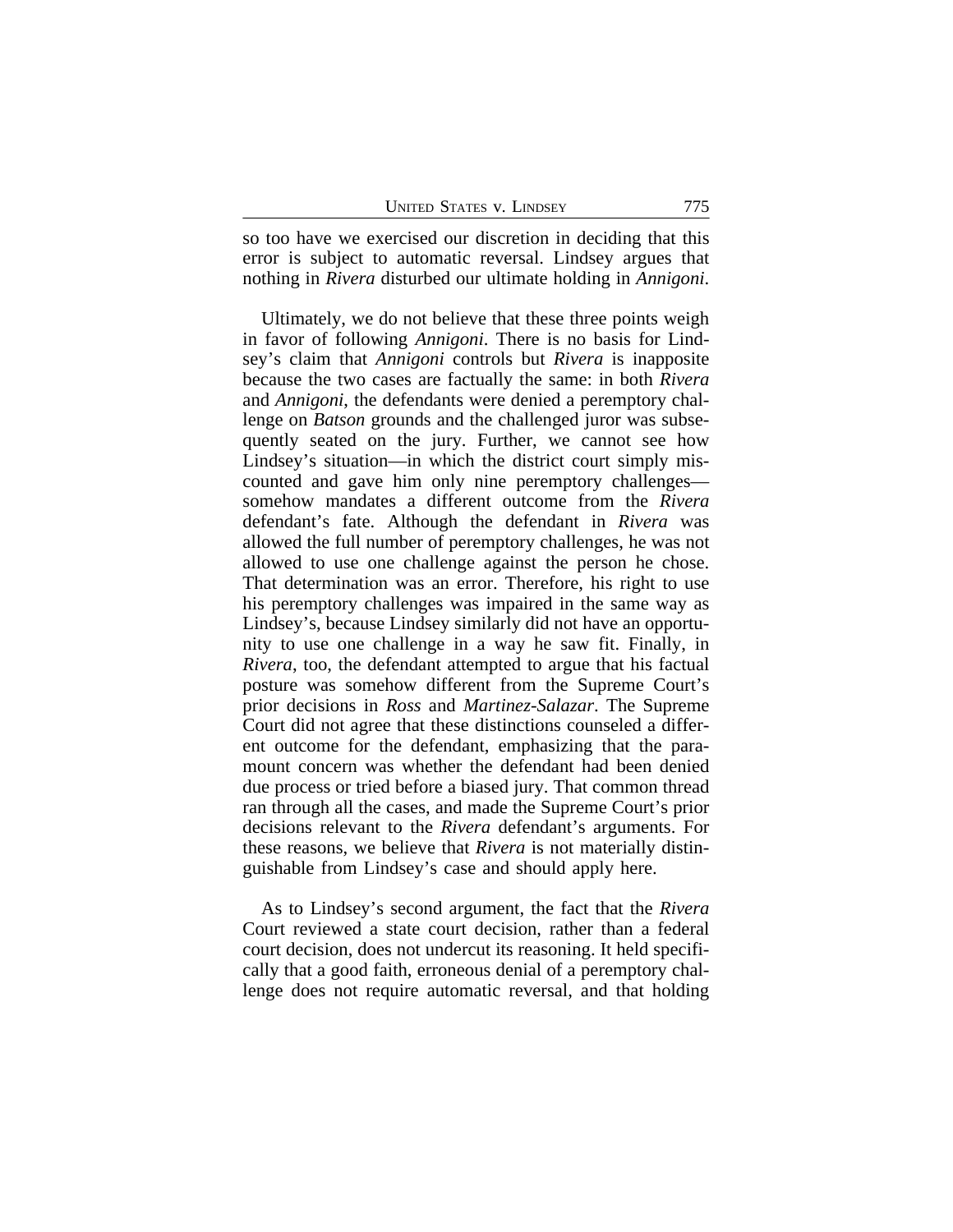conflicts squarely with *Annigoni*. *Rivera*'s reasoning is not unique to the state court system, nor does its holding suggest that the Supreme Court would come to a different conclusion regarding the federal system. It does not matter that the two decisions are not identical. For the reasons explained above, *Rivera*'s reasoning in the state court context applies to this federal case.

**[6]** As to Lindsey's third argument, although *Rivera* left the states free to decide the proper remedy for the error at issue, we cannot in good faith apply *Annigoni*'s holding here. We are not a separate sovereign that may freely prescribe remedies to our own laws absent a federal constitutional violation. Instead, we are an intermediate court within the federal system, and as such, we must take our cue from the Supreme Court. We refer once again to our decision in *Miller v. Gammie*, which instructs us to focus on the *reasoning* and *analysis* in support of a holding, rather than the holding alone. 335 F.3d at 900 (noting that lower courts are "bound not only by the holdings of higher courts' decisions but also by their 'mode of analysis' " (quoting Antonin Scalia, *The Rule of* Law as a Law of Rules, 56 U. CHI. L. REV. 1175, 1177 (1989)). Setting *Annigoni*'s holding aside for a moment, in our estimation the case's *reasoning* has been fatally undercut by the Supreme Court. *Annigoni*'s conclusion that the denial of a peremptory challenge requires reversal, while technically a conclusion not foreclosed by *Rivera*, is not supported for the reasons stated in *Annigoni*. We therefore decline to apply *Annigoni*'s holding and conclude that the peremptory challenge error in Lindsey's trial does not require automatic reversal.

**[7]** That leads us, then, to the question of what standard of review should apply here. The Supreme Court decided simply that the erroneous denial of a peremptory challenge is not a per se reversible error. We take that to mean that a court may apply the standard of review that is appropriate under the circumstances of the district court's error. We understand the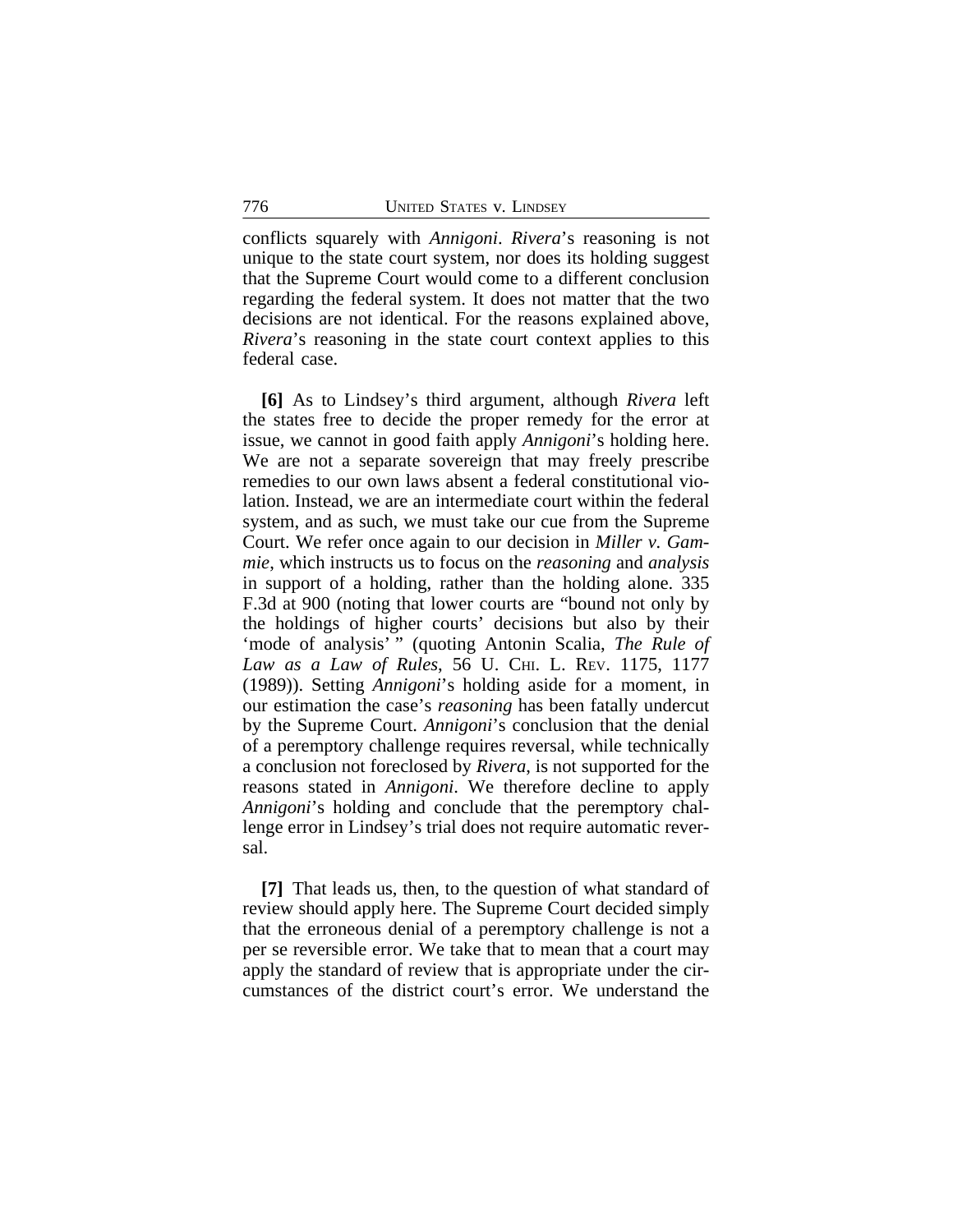UNITED STATES V. LINDSEY 777

Illinois high court to have applied harmless-error review in *Rivera* because an objection was made at the time the trial court denied Rivera's peremptory challenge. At Lindsey's trial, by contrast, the judge simply miscounted and told Lindsey his challenges were exhausted. Importantly, Lindsey failed to object, placing the review of his peremptory challenge denial in the well-settled class of errors—forfeited errors—for which plain-error review is appropriate. *See Puckett v. United States*, 129 S. Ct. 1423, 1429 (2009) ("Failure to abide by [the] contemporaneous-objection rule ordinarily precludes the raising on appeal of the unpreserved claim of trial error. [The plain error rule], however, recognizes a limited exception to that preclusion."). We see nothing in the *Rivera* opinion that leads us to believe that plain-error review is not appropriate for the error at issue here.

**[8]** Plain error requires (1) an error, (2) that was plain, and (3) that affected the defendant's substantial rights. *United States v. Olano*, 507 U.S. 725, 732 (1993). If these factors are met, relief should be granted only if the error seriously affected the fairness, integrity, or public reputation of judicial proceedings. *Id.* We have little difficulty concluding that Lindsey cannot establish plain error. Though the district court committed an error that was plain, Lindsey has provided no evidence to establish that his substantial rights were affected. He advances no serious argument of prejudicial error. He does not claim that his jury was biased in any way. "[W]ithout more, 'the loss of a peremptory challenge [does not] constitute[ ] a violation of the constitutional right to an impartial jury." *United States v. Martinez-Salazar*, 528 U.S. 304, 313 (2000) (quoting *Ross v. Oklahoma*, 487 U.S. 81, 88 (1988)). Neither does it rank as an automatically reversible statutory error. We conclude that Lindsey's substantial rights were not affected when he was denied the opportunity to exercise his tenth peremptory challenge and that the error did not seriously affect the fairness, integrity, or public reputation of judicial proceedings. The district court did not commit plain error in denying Lindsey's last peremptory challenge.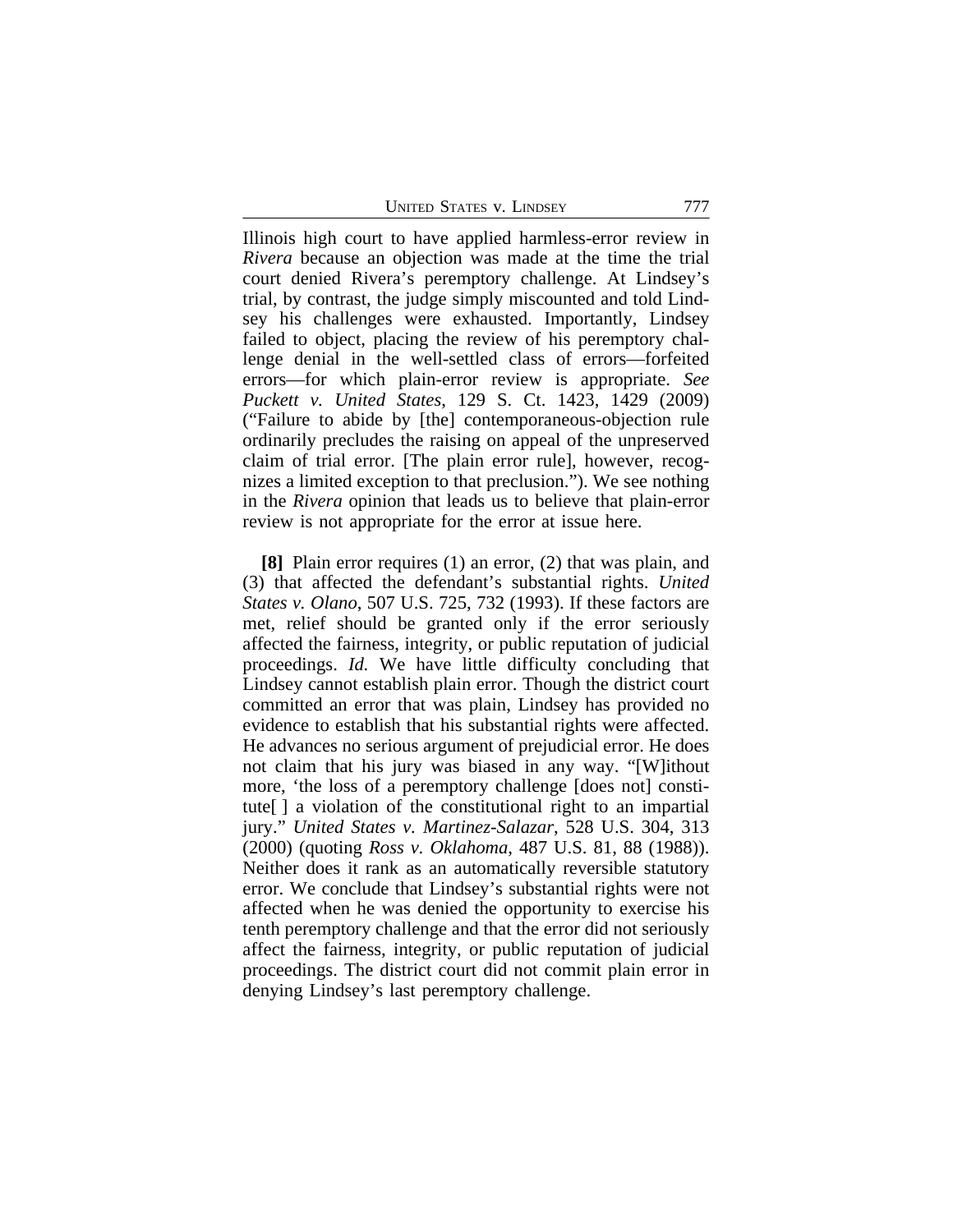#### III. SUFFICIENCY OF THE EVIDENCE

Lindsey brings a sufficiency of the evidence challenge to his conviction. He argues that no rational jury could have found, beyond a reasonable doubt, that he participated in the armed bank robbery of Banco Popular for two reasons. First, Lindsey notes that the only physical evidence produced to link him to the bank robbery was a DNA match to a nylon cap found in the vicinity of the bank. Second, he contends that Jeffrey Gibson's testimony, which identified Lindsey as one of the robbers, was unreliable.

**[9]** In reviewing a challenge to the sufficiency of evidence in support of a criminal conviction, we must consider whether, "after viewing the evidence in the light most favorable to the prosecution, *any* rational trier of fact could have found the essential elements of the crime beyond a reasonable doubt." *Jackson v. Virginia*, 443 U.S. 307, 319 (1979) (citing *Johnson v. Louisiana*, 406 U.S. 356, 362 (1972)). "*Jackson* thus establishes a two-step inquiry for considering a challenge to a conviction based on sufficiency of the evidence." *United States v. Nevils*, 598 F.3d 1158, 1164 (9th Cir. 2010) (en banc). First, we must view the evidence considered at trial in the light most favorable to the prosecution. *Id.* (citing *Jackson*, 443 U.S. at 319). Second, after viewing the evidence in the light most favorable to the prosecution, we "must determine whether this evidence, so viewed, is adequate to allow '*any* rational trier of fact [to find] the essential elements of the crime beyond a reasonable doubt.' " *Id.* (quoting *Jackson*, 443 U.S. at 319). At this phase, an appellate court may not "'ask itself whether *it* believes that the evidence at the trial established guilt,' " but instead must consider whether any rational trier of fact could have made that finding. *Id.* (quoting *Jackson*, 443 U.S. at 318-19).

A. Gibson's Testimony

**[10]** Lindsey argues that the only witness called to identify him as a robber was Gibson, his accomplice, whose testimony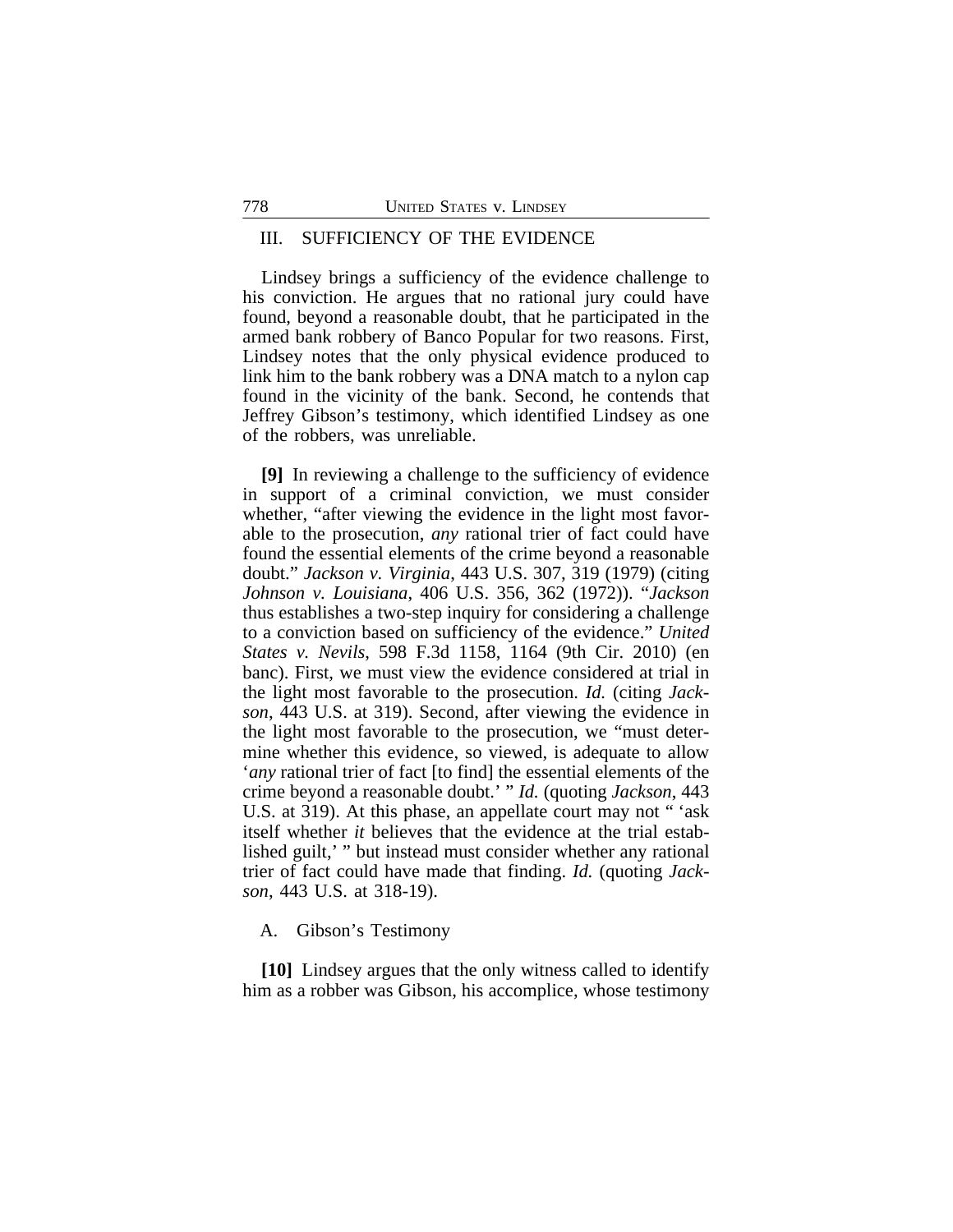was so unreliable that no rational juror could have found it to be credible. Defense counsel cross-examined Gibson in detail about his incentives to cooperate with the government. He also discussed Gibson's lengthy criminal history, his untruthful letters to Lindsey and other individuals, and his inconsistent statements to FBI agents about the crime. Even with these weaknesses, the jury was entitled to believe Gibson's recounting of Lindsey's involvement in the robbery. We "cannot second-guess the jury's credibility assessments; rather, 'under *Jackson*, the assessment of the credibility of witnesses is generally beyond the scope of review.' " *Id.* at 1170 (quoting *Schlup v. Delo*, 513 U.S. 298, 330 (1995)). Viewing the evidence in the light most favorable to the government, Gibson's testimony provided a detailed account of Lindsey's role in the Banco Popular robbery. He testified as to the planning and execution of the robbery. Gibson further provided evidence as to Lindsey's actions after the robbery, including his purchase of a Lexus that was discovered at Lindsey's sister's home. We conclude that this evidence was sufficient for a rational jury to conclude that Lindsey conspired to rob Banco Popular.

#### B. Physical Evidence

Lindsey also argues that no physical evidence was produced to link Lindsey to the crime other than a DNA match to a nylon cap found inside the abandoned getaway vehicle close to the bank. He observes that the government failed to produce the stolen money, firearms, or any additional scientific evidence in support of the criminal conviction.

"Under [a] sufficiency of the evidence inquiry, '[c]ircumstantial evidence and inferences drawn from it may be sufficient to sustain a conviction,' but 'mere suspicion or speculation cannot be the basis for creation of logical inferences.' " *United States v. Bennett*, \_\_\_ F.3d \_\_\_, 2010 WL 3516438, at \*7 (9th Cir. Sept. 10, 2010) (quoting *Walters v. Maass*, 45 F.3d 1355, 1358 (9th Cir. 1995)). Therefore, the fact that no physical evidence is presented in support of a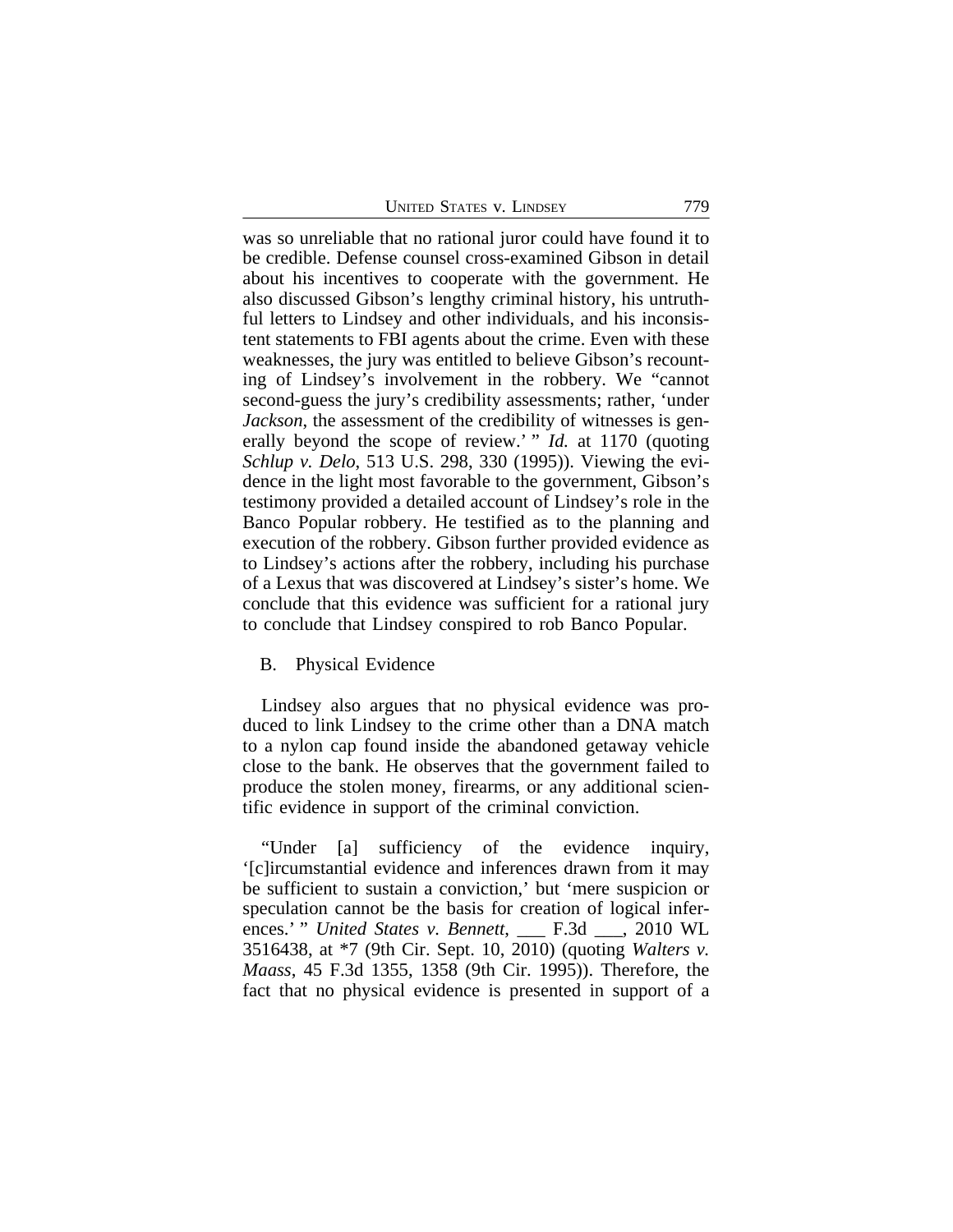criminal conviction does not, by itself, render the evidence insufficient per se. Here, of course, the government *did* introduce physical evidence—the DNA extracted from a nylon cap in an abandoned car that matched Lindsey's DNA profile.

The jurors heard testimony that a gray Toyota was used as the getaway car and abandoned in an alley. Marcello Aguallo testified that he saw a gray Toyota parked in an alley as he played with his daughter on the day of the robbery. He also saw an SUV leaving the alley. Sergeant Howard testified that he found the gray Toyota, which matched the description of the getaway car, in an alley close to the bank on the day the robbery was committed. Detective Stubbs testified that he recovered a black nylon cap from that same car, and Michael Mastrocovo, a criminalist, testified that the DNA profile from the cap matched Lindsey's DNA profile. Mastrocovo further testified that the probability of a random match was one in ten quadrillion.

**[11]** This evidence, when construed in the light most favorable to the government, raises a reasonable inference that the physical evidence connected Lindsey to the Banco Popular robbery. Lindsey's alternative explanations for the DNA match—that the cap could have been worn during another robbery, by Lindsey's twin at an earlier occasion,<sup>2</sup> or by an actual robber whose partial DNA profile was found on the cap—are unavailing. Viewing evidence in the light most favorable to the government mandates that we not consider the plausibility of "exculpatory constructions" advanced by the defendant. *Nevils*, 598 F.3d at 1167.

**[12]** The DNA evidence presented, in addition to the location of the black nylon cap in the getaway car, reasonably supports the conclusion that Lindsey wore the cap during the robbery and discarded it in the vehicle immediately afterward.

**<sup>2</sup>**Lindsey had an identical twin who died several years before the robbery.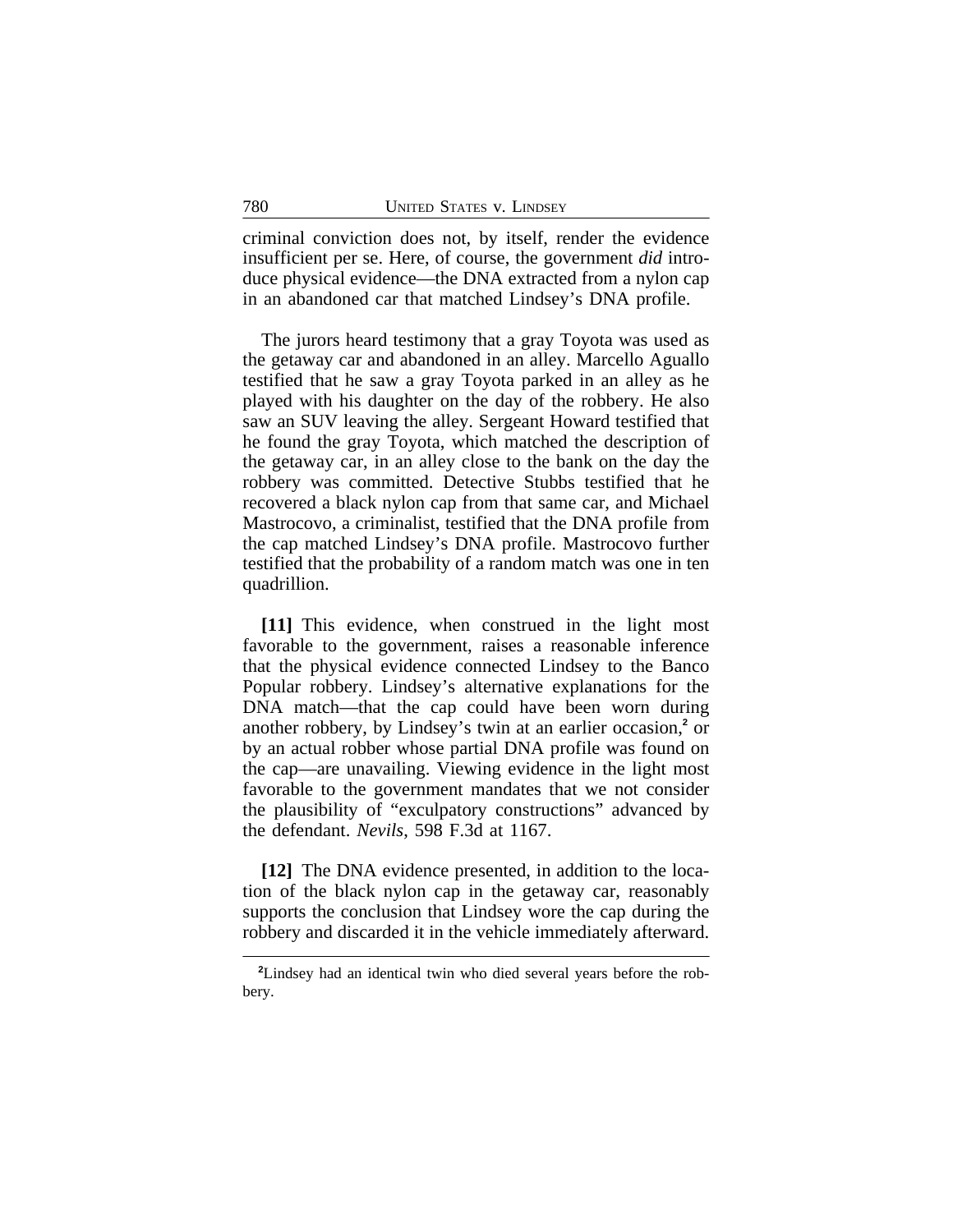Moreover, this evidence was produced in conjunction with Gibson's testimony and the testimony of several other witnesses. We conclude that a rational jury could convict on this basis.

Lindsey's sufficiency of the evidence challenge is without merit.

#### IV. AGENT ARBUTHNOT'S TESTIMONY

Lindsey argues next that the district court erred in admitting FBI Special Agent Erik Arbuthnot's testimony for two reasons. First, Lindsey contends that Agent Arbuthnot's testimony regarding Gibson's description of the robbery violated the Confrontation Clause.

**[13]** Although Gibson's statements to Agent Arbuthnot qualify as testimonial statements, they do not offend the Confrontation Clause because Gibson himself testified at trial and was cross-examined by Lindsey's counsel. *United States v. Allen*, 425 F.3d 1231, 1235 (9th Cir. 2005); *Crawford v. Washington*, 541 U.S. 36, 59 n.9 (2004) ("[W]e reiterate that, when the declarant appears for cross-examination at trial, the Confrontation Clause places no constraints at all on the use of his prior testimonial statements."). Agent Arbuthnot's testimony concerning Gibson's testimonial statements therefore did not offend the Confrontation Clause.

Second, Lindsey argues that the district court erred under the Federal Rules of Evidence in admitting Agent Arbuthnot's statements about his interviews of Gibson as non-hearsay. A district court's decision to admit evidence as non-hearsay is reviewed for abuse of discretion. *United States v. Alvarez*, 358 F.3d 1194, 1214 (9th Cir. 2004) (citing *United States v. Olafson*, 213 F.3d 435, 441 (9th Cir. 2000)).

Even assuming that the district court made an error in admitting Agent Arbuthnot's statements, the error was harm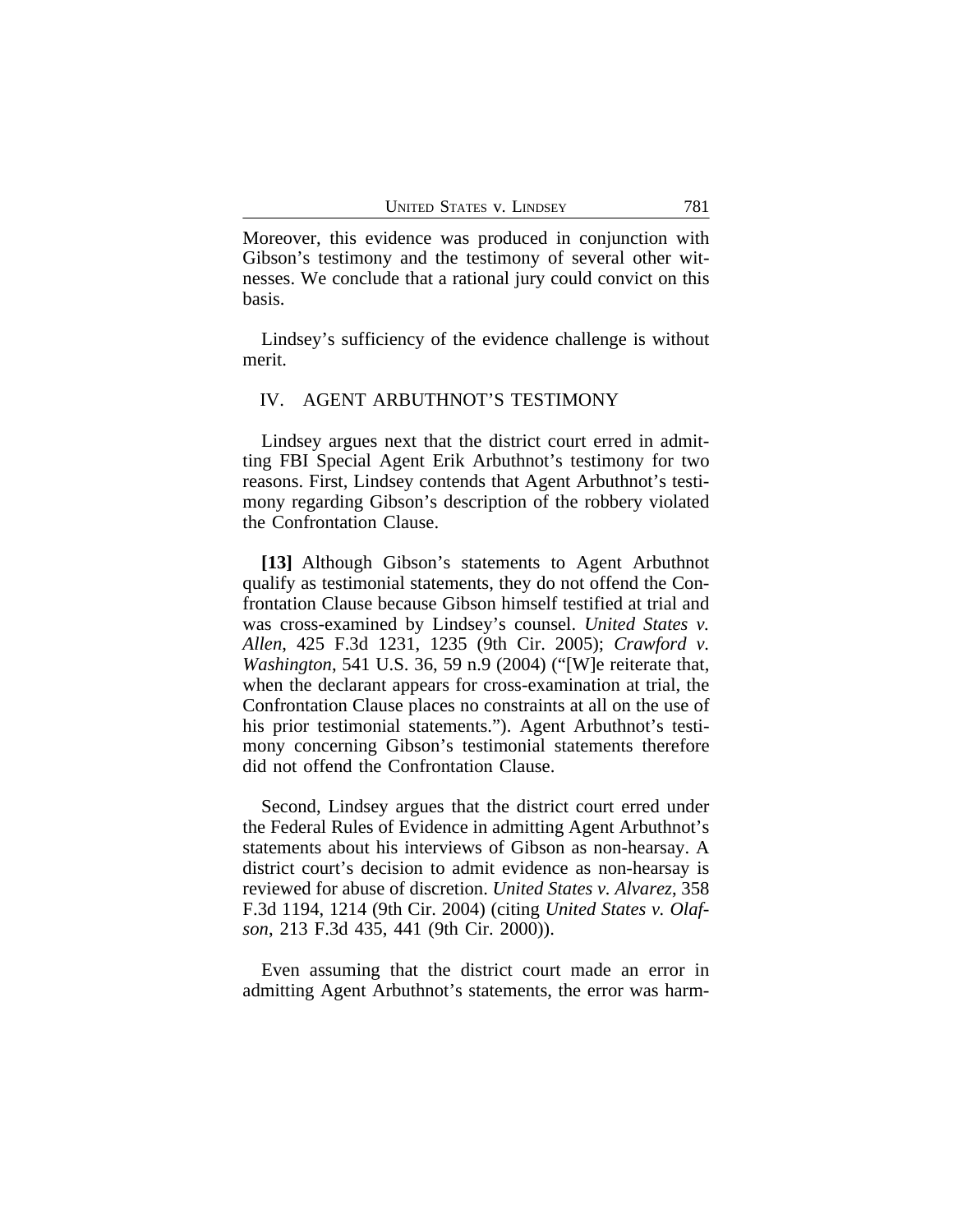less. Other witnesses, most significantly Gibson himself, testified to the same points that Agent Arbuthnot had discussed with Gibson, including the getaway car and the identity of the robbers. We hold the error, if any, harmless because we do not harbor any " 'grave doubt' " over whether any " 'erroneously admitted evidence substantially affected the verdict.' " *Id.* (quoting *United States v. Ellis*, 147 F.3d 1131, 1134 (9th Cir. 1998)).

# V. DISMISSING JURORS FOR CAUSE

Lindsey contends that the district court committed reversible error in dismissing two jurors for cause. The district court dismissed prospective jurors 8 and 10. A district court's decision to excuse a juror under these circumstances is reviewed for abuse of discretion. *United States v. Gonzalez*, 214 F.3d 1109, 1112 (9th Cir. 2000) (citing *United States v. Alexander*, 48 F.3d 1477, 1484 (9th Cir. 1995)).

**[14]** We need not reach the issue of whether the district court abused its discretion because the error, if any, does not warrant reversal. Even if the district court had abused its discretion, the dismissal of two jurors did not result in a prejudiced jury panel. In *United States v. Mendoza*, we held that the district court had abused its discretion by making no effort to determine whether excluded jurors' beliefs regarding the state of the law at issue would impair their performances on the jury. 157 F.3d 730, 733 (9th Cir. 1998). Nevertheless, defining the "core question" as "whether defendant's constitutional right to an impartial jury ha[d] been violated," *id.* at 734, we found that the dismissal of two jurors did not result in a presumptively partial jury panel. Because the defendant presented no evidence that any of the seated jurors were "unable or unwilling to properly perform their duties," the dismissals did not warrant reversal. *Id.* Similarly, Lindsey has presented no evidence that the seated jurors in his case were partial or otherwise failed to perform their duties in any way. His claim fails.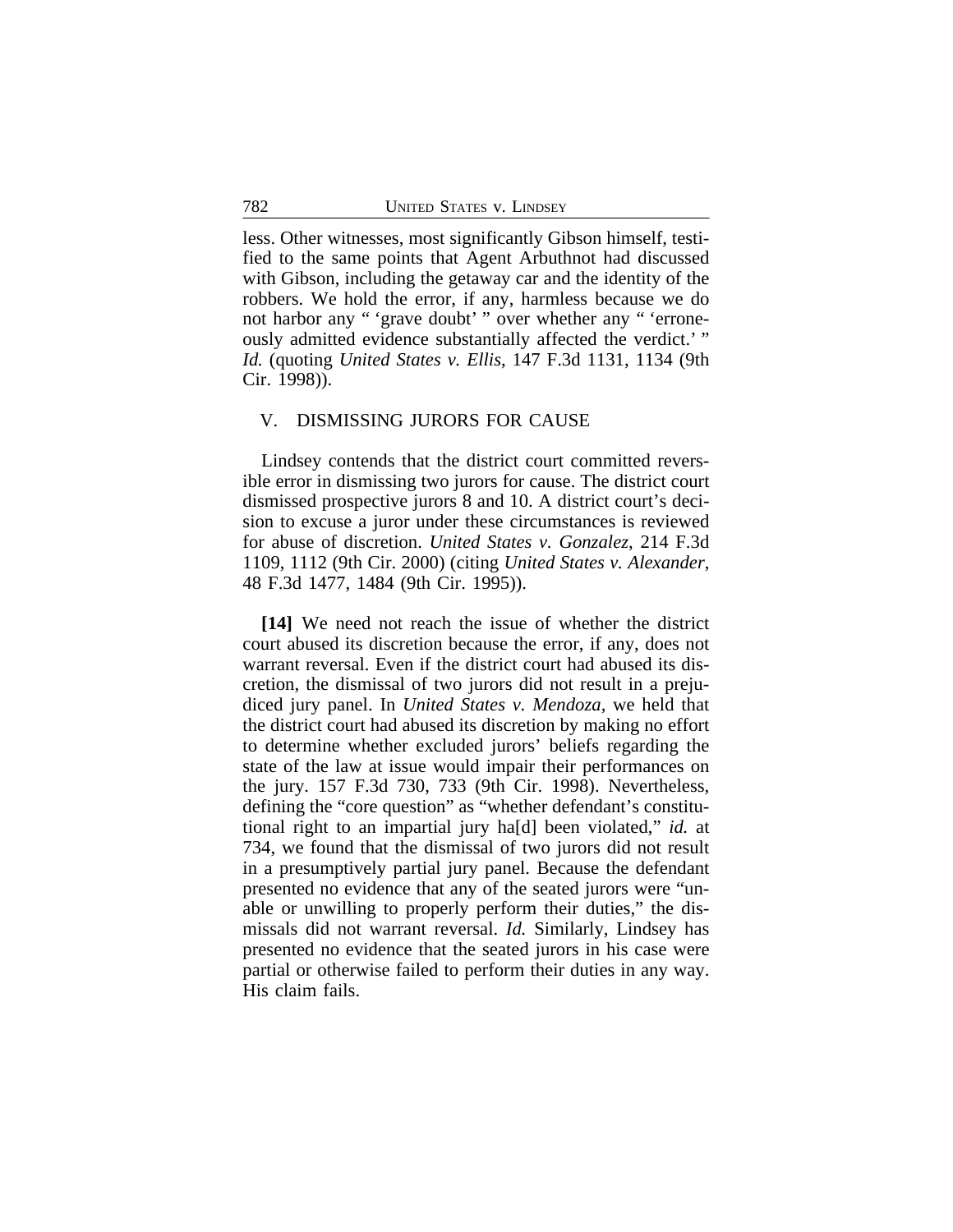#### VI. SUBSTITUTING COUNSEL

Lindsey contends that the district court abused its discretion in denying his request for new appointed counsel, which was made by motion after Lindsey's counsel had already begun his investigation and representation in the case. We review a district court's decision to deny a substitution motion for abuse of discretion. *United States v. Prime*, 431 F.3d 1147, 1154 (9th Cir. 2005).

When reviewing a district court's denial of a substitution motion, we consider three elements: "(1) the timeliness of the motion; (2) the adequacy of the district court's inquiry into the defendant's complaint; and (3) whether the asserted conflict was so great as to result in a complete breakdown in communication and a consequent inability to present a defense." *Id.* (citing *United States v. Castro*, 972 F.2d 1107, 1109 (9th Cir. 1992)).

The second and third factors favor affirming the district court's decision. The district court engaged in a detailed inquiry into the problem. The judge had a closed hearing on the matter to speak with both Lindsey and his counsel. He allowed the attorney to speak about any conflicts with his client, and then "patiently and exhaustively" spoke to Lindsey about the specific problems with the representation he was receiving. *United States v. Smith*, 282 F.3d 758, 763 (9th Cir. 2002).

**[15]** Under our precedent, the district court conducted a sufficient inquiry into the problems between Lindsey and his counsel. *See Prime*, 431 F.3d at 1155-56; *Smith*, 282 F.3d at 763-64. The judge also properly exercised his discretion on the third factor. Although Lindsey and his attorney both testified that they had difficulty communicating, nothing suggested a "serious breach of trust" or "significant breakdown in communication that substantially interfered with the attorney-client relationship." *United States v. Adelzo-*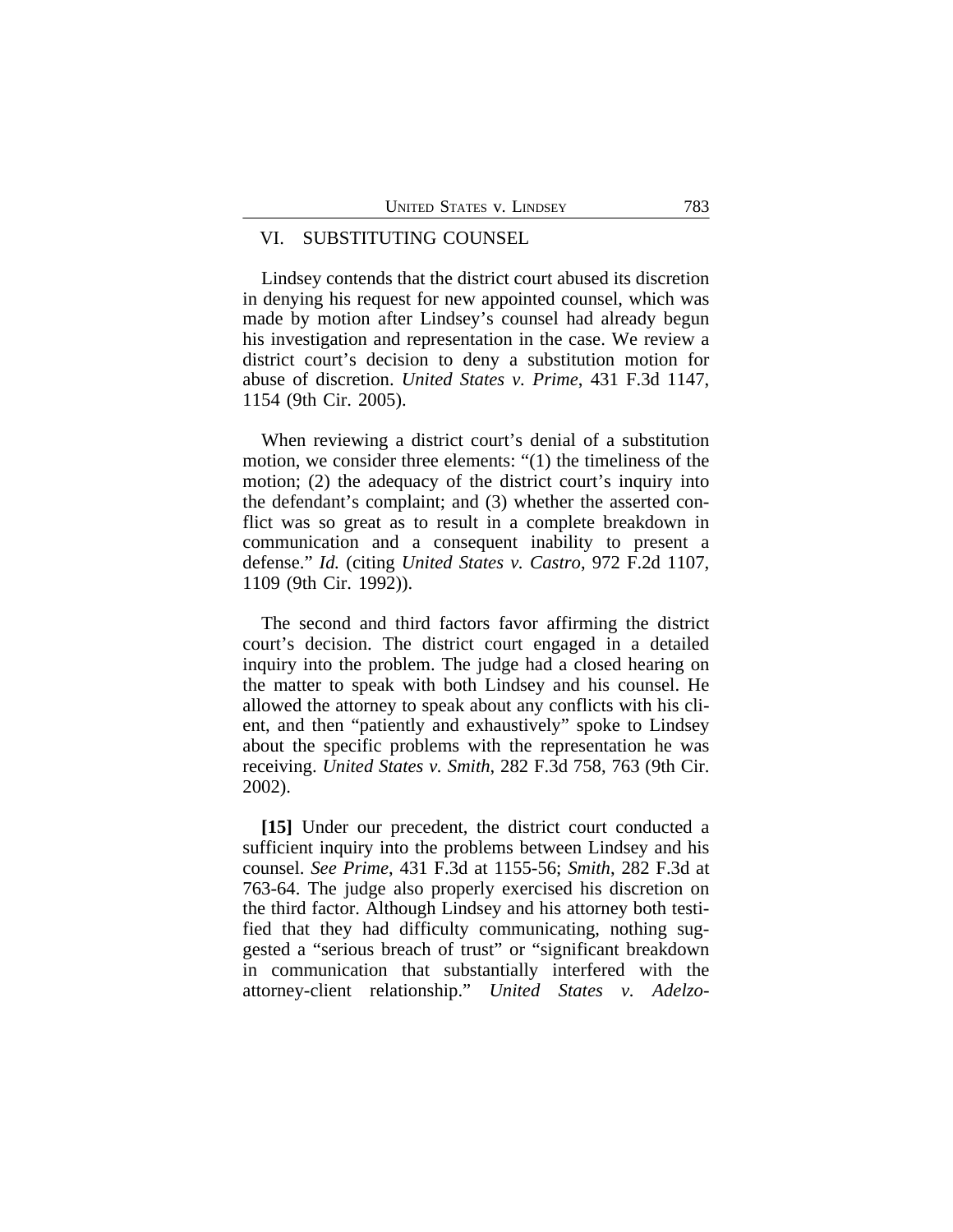*Gonzalez*, 268 F.3d 772, 779 (9th Cir. 2001). Instead, Lindsey displayed a general dissatisfaction with his situation and also appeared to be upset by inquiries that any competent lawyer would undertake, such as questions as to Lindsey's whereabouts on the day of the robbery. We hold that the district court did not abuse its discretion in denying Lindsey's motion to substitute counsel.

# VII. JURY INSTRUCTIONS

The parties agree that the district court committed an error by reading incorrect jury instructions on the conspiracy count. The parties disagree as to whether the error requires reversal. Where no objection is made to the omission of an essential element of the offense in the charge to the jury, review is for plain error. *United States v. Alghazouli*, 517 F.3d 1179, 1188 (9th Cir. 2008).

Because Lindsey himself proposed the jury instruction he now challenges, the government argues that review should be denied under the invited error doctrine. Our precedent holds that, in order for the invited error doctrine to apply, a defendant must both invite the error and relinquish a known right. *United States v. Perez*, 116 F.3d 840, 845 (9th Cir. 1997). Although Lindsey did stipulate to the erroneous jury instruction, the record does not show that there was ever a discussion about the instruction in any court proceedings or filings. We therefore find that Lindsey did not "affirmatively act[ ] to relinquish a known right," *id.* at 845, and decline to review this challenge under the invited error doctrine. We proceed with plain-error review.

To prove conspiracy, the government must show "(1) an agreement to engage in criminal activity; (2) one or more overt acts taken to implement the agreement, and (3) the requisite intent to commit the substantive crime." *United States v. Sullivan*, 522 F.3d 967, 976 (9th Cir. 2008) (internal quota-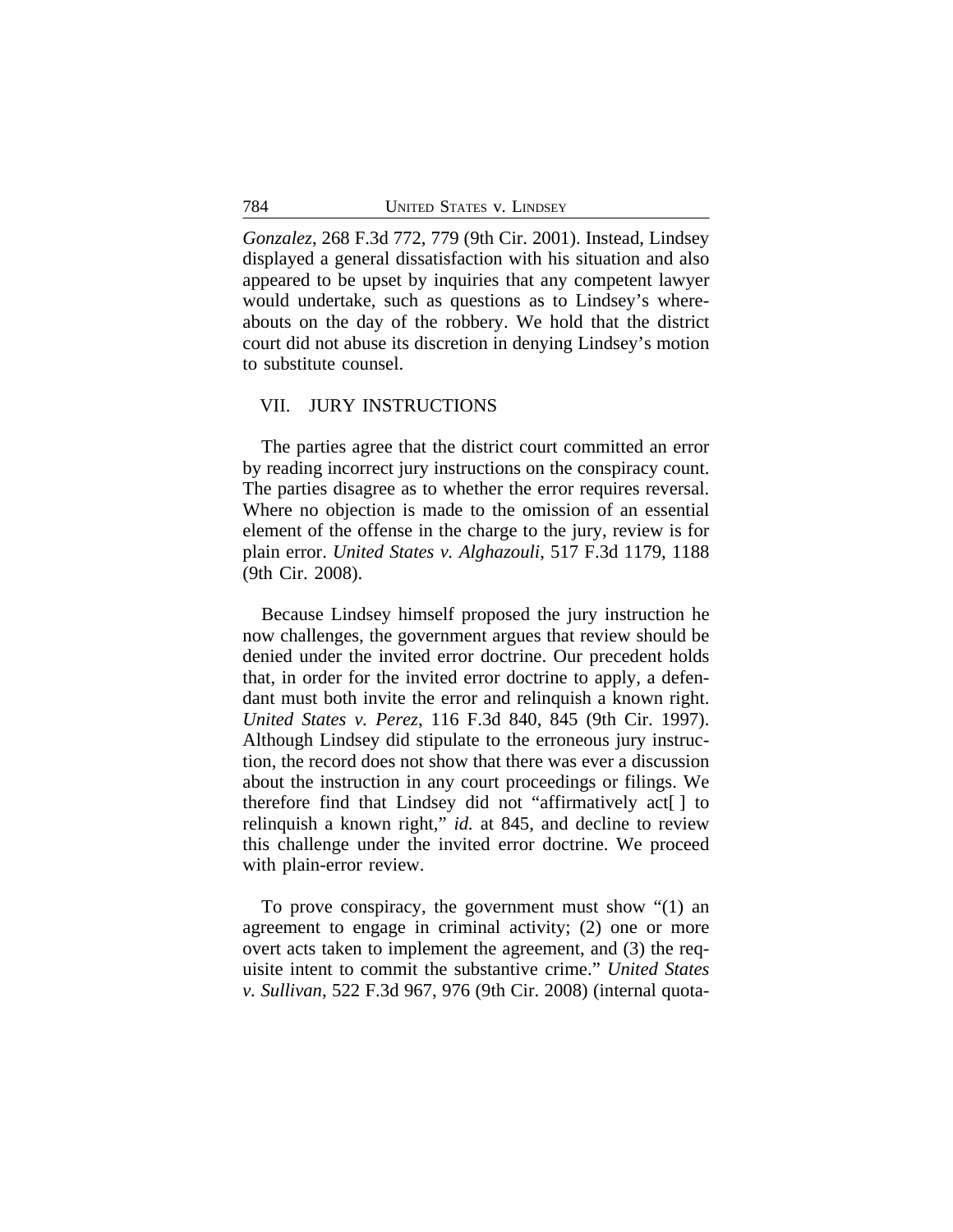tions omitted). Here, the district court failed to instruct the jury on the overt act element.

**[16]** We find harmless "an instructional error in omitting an element of the offense 'if no rational jury could have made [its] findings without also finding the omitted or presumed fact to be true.' " *United States v. Garza*, 980 F.2d 546, 554 (9th Cir. 1992) (quoting *Martinez v. Borg*, 937 F.2d 422, 425 (9th Cir. 1991)). Here, the jury found Lindsey guilty of armed bank robbery and brandishing a firearm during a crime of violence. These guilty verdicts were "functionally equivalent" to finding the existence of the overt act element in the conspiracy charge. *Id.* We therefore hold that the district court's error was harmless and did not rise to the level of plain error.

# VIII. CUMULATIVE EFFECT OF ERRORS

As the last point of error for his trial, Lindsey argues that because the evidence in this case was not overwhelming, the cumulative effect of multiple errors warrants reversal. *See United States v. Frederick*, 78 F.3d 1370, 1381 (9th Cir. 1996) ("In some cases, although no single trial error examined in isolation is sufficiently prejudicial to warrant reversal, the cumulative effect of multiple errors may still prejudice a defendant."). We disagree, noting that many of Lindsey's alleged errors are not errors at all. Lindsey's argument is without merit.

# IX. SENTENCING

Finally, Lindsey objects to three aspects of his sentence. First, he argues that the sentence was unreasonable generally. Second, he argues that the district court wrongly interpreted "physical restraint" in increasing his base offense by two levels. Third, he argues that brandishing a firearm is an offense element that must be proven by a jury, rather than found by a judge as a sentencing factor. Because Lindsey did not raise these errors at the district court, review is for plain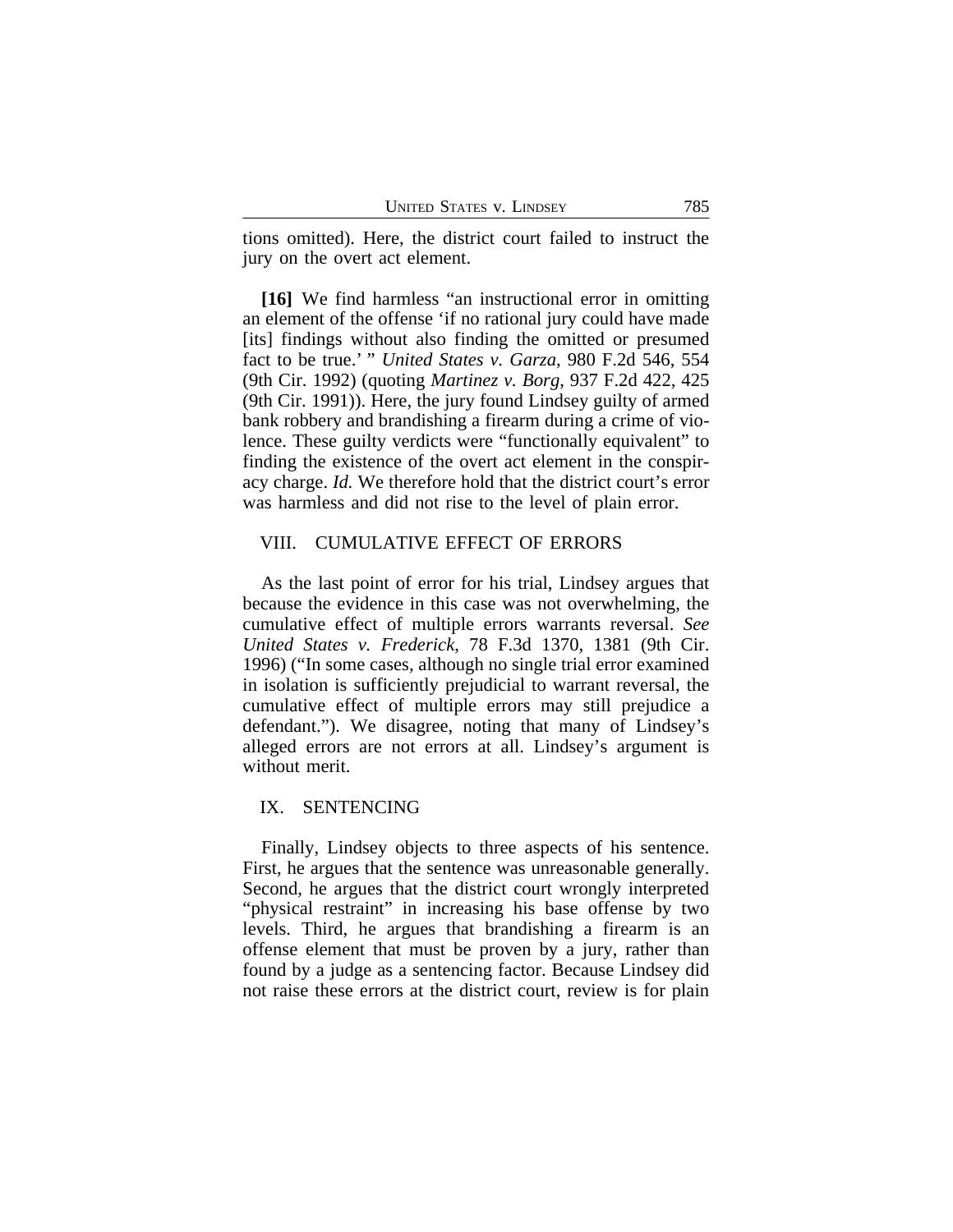error. *United States v. Knows His Gun, III*, 438 F.3d 913, 918 (9th Cir. 2006).

## A. Reasonableness

**[17]** Lindsey proffers generalized arguments on his reasonableness claim, complaining only that the district court imposed a sentence greater than necessary to meet the requirements of 18 U.S.C.  $\S 3553(a)(2)$  and that the court failed to give an adequate explanation of its sentencing decision. Lindsey's argument is unavailing. The district court gave explicit and detailed reasons that supported the sentence imposed. The judge stated that he incorporated and included by reference the findings of the recommendation letter provided by the probation office. The recommendation letter contains a detailed analysis of the Section 3553(a) factors and how they apply to this case. Further, the court supplemented the letter with its own reasoning as to the proper sentence in Lindsey's case. It reviewed testimony and concluded that Lindsey's crime was sophisticated, violent, and put many innocent lives at risk. The district court's explanation was adequate and supported the sentence imposed. *See Rita v. United States*, 551 U.S. 338, 347 (2007); *United States v. Carty*, 520 F.3d 987, 992 (9th Cir. 2008) (en banc).

#### B. Physical Restraint

**[18]** Lindsey argues that the district court erred in increasing his base offense by two levels because he physically restrained the branch manager during the robbery. The bank manager testified that he was forced to walk to the vault at gunpoint and felt the gun barrel on his back several times. In *United States v. Thompson*, we concluded that forcing a bank employee to walk from the teller area to a vault at gunpoint amounted to physical restraint of a victim. 109 F.3d 639, 641 (9th Cir. 1997); *see also United States v. Parker*, 241 F.3d 1114, 1118 (9th Cir. 2001). The circumstances in this case are indistinguishable.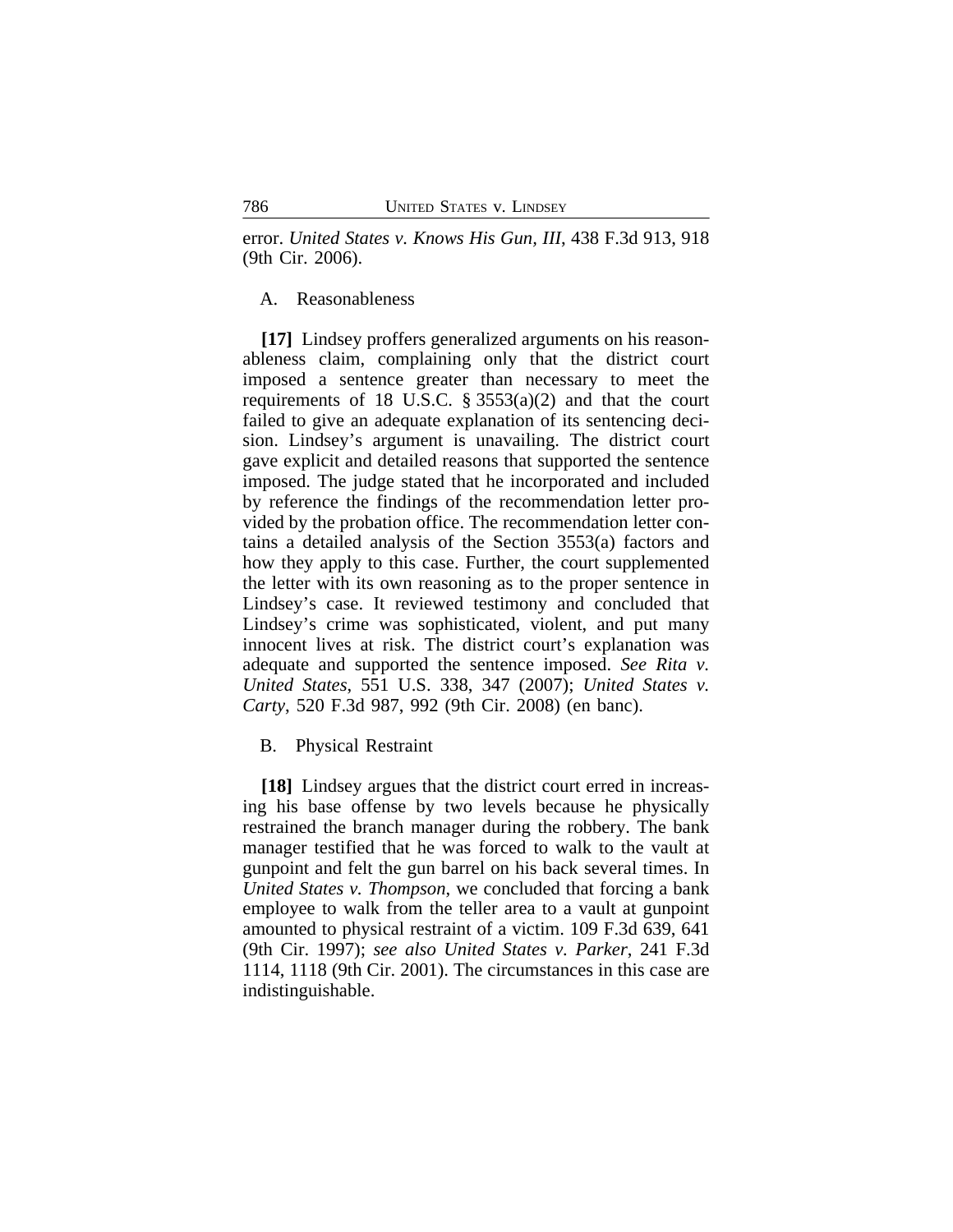Lindsey's alternative argument that the two-point enhancement constitutes double-counting has been foreclosed by *United States v. Nelson*, 137 F.3d 1094, 1112 (9th Cir. 1998).

## C. Brandishing

**[19]** Based on its finding that Lindsey brandished a firearm during the robbery, the district court imposed a seven-year mandatory minimum consecutive sentence. Lindsey argues that brandishing is an offense element to be proven by a jury, rather than a sentencing factor within the judge's purview. The Supreme Court recently reaffirmed, however, that enhancements for brandishing or discharging a firearm are "sentencing factors to be found by a judge." *United States v. O'Brien*, 130 S. Ct. 2169, 2179 (2010) (citations omitted). The district court properly treated brandishing as a sentencing factor rather than as an element of the offense.

#### X. CONCLUSION

In sum, we find that the Supreme Court's decision in *Rivera* effectively overruled our circuit precedent. Following *Rivera* and applying a plain-error standard of review here, we conclude that the district court's erroneous denial of Lindsey's last peremptory challenge did not constitute reversible error. We also find Lindsey's other points of error to be unfounded. For the reasons stated in the opinion, Lindsey's conviction and sentence are **AFFIRMED**.

# **AFFIRMED.**

PREGERSON, Circuit Judge, concurring:

I write separately because, unlike the majority, I believe this case can be resolved without deciding whether *Rivera v. Illinois*, 129 S. Ct. 1446 (2009), overrules *United States v.*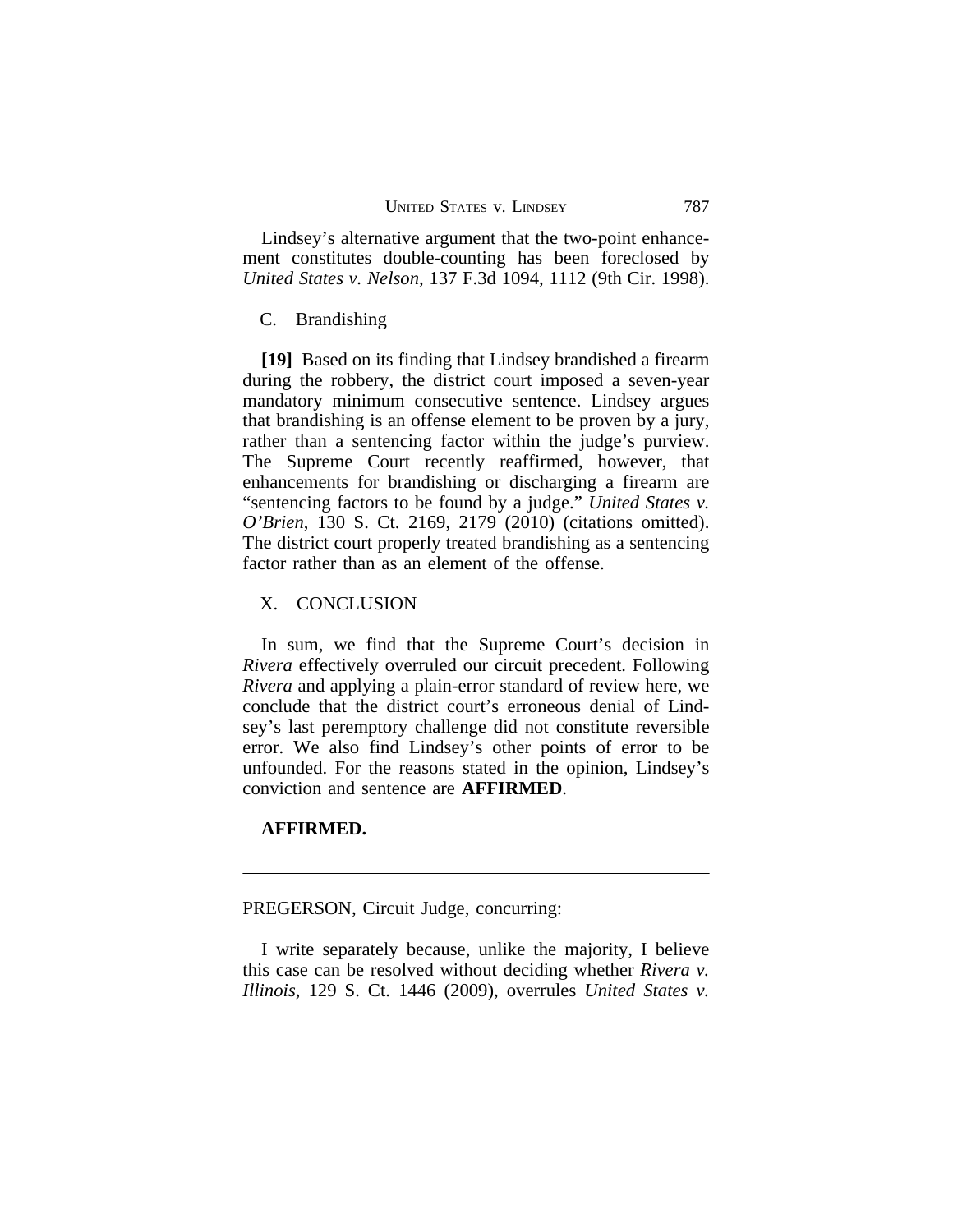*Annigoni*, 96 F.3d 1132, 1134 (9th Cir. 1996) (en banc). *Annigoni* is inapposite to Lindsey's case: *Annigoni* concerned a defendant who was actively prevented by the district court from exercising a peremptory challenge, whereas Lindsey simply failed to exercise a peremptory challenge to which he was entitled.

*Annigoni* re-affirmed the principle in this circuit that the erroneous denial or impairment of a defendant's right of peremptory challenge requires automatic reversal. 96 F.3d at 1141. In that case, the defendant attempted to exercise a peremptory challenge but the district court prevented him from doing so, erroneously concluding that the challenge was racially motivated. *Id.* at 1135-36.

No such circumstance exists in this case. Unlike the defendant in *Annigoni*, Lindsey made no attempt to exercise his final peremptory challenge. When the district court stated, "the defense has no further peremptories," the defense was silent and raised no objection. Presumably, had Lindsey's counsel reminded the court that he had one peremptory challenge left, the court would have allowed him to exercise that challenge. Thus, the district court did not deny or impair Lindsey's right to exercise peremptory challenges, but simply made a counting error that the defense failed to correct.

It is reasonable to assume that the defense had no objection to any of the remaining jurors, and had no need to exercise the final peremptory challenge. Even on appeal, Lindsey raises no objection to any of the seated jurors.

Thus, unlike in *Annigoni*, the defendant does not claim that the jury would have been differently constituted if not for the court's innocent error. Because *Annigoni* is inapplicable to this case, Lindsey is entitled to nothing more than the level of appellate review we apply to any claim not raised before the district court: plain-error review.